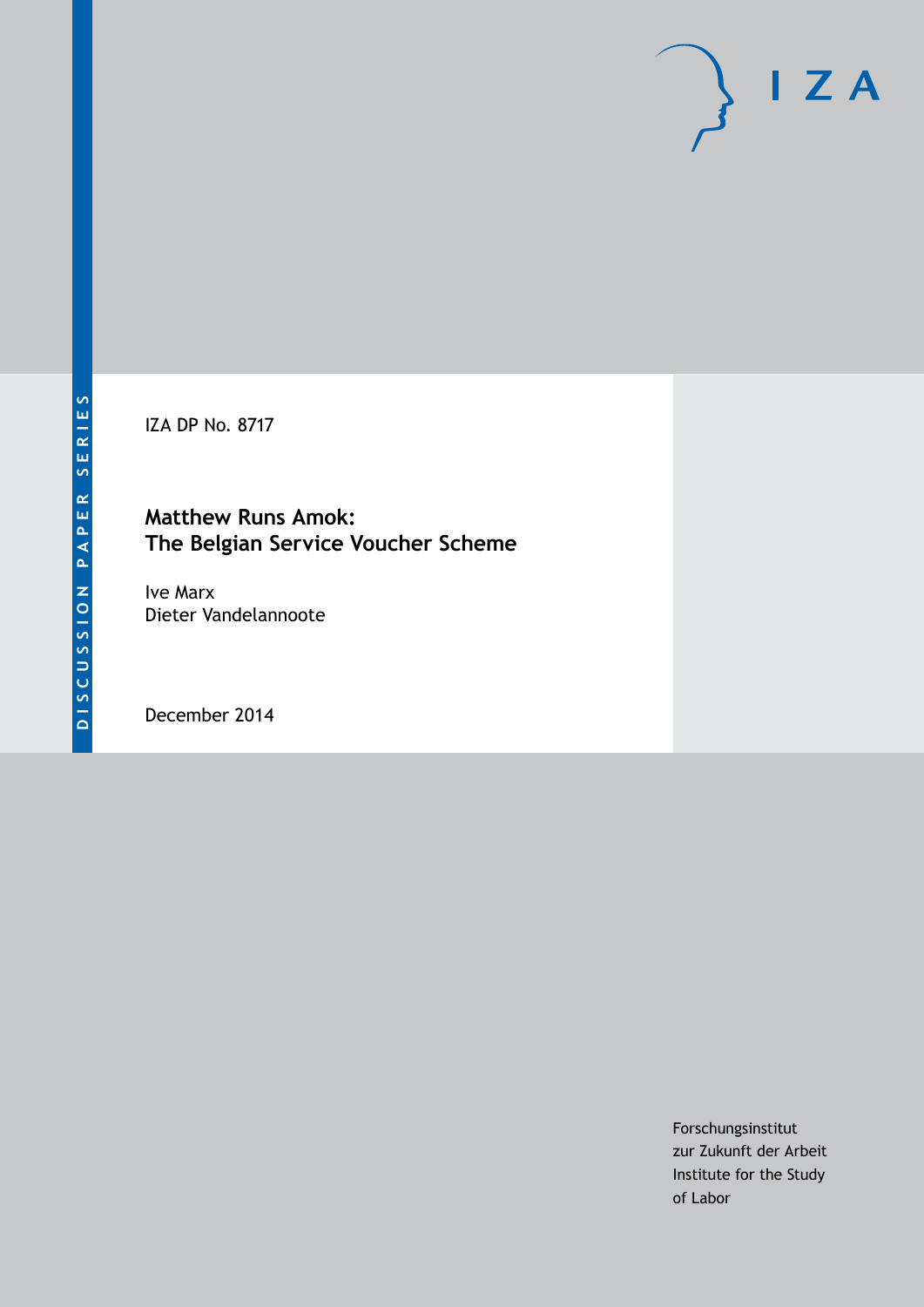# **Matthew Runs Amok: The Belgian Service Voucher Scheme**

# **Ive Marx**

*CSB, University of Antwerp and IZA*

# **Dieter Vandelannoote**

*CSB, University of Antwerp*

Discussion Paper No. 8717 December 2014

IZA

P.O. Box 7240 53072 Bonn Germany

Phone: +49-228-3894-0 Fax: +49-228-3894-180 E-mail: [iza@iza.org](mailto:iza@iza.org)

Any opinions expressed here are those of the author(s) and not those of IZA. Research published in this series may include views on policy, but the institute itself takes no institutional policy positions. The IZA research network is committed to the IZA Guiding Principles of Research Integrity.

The Institute for the Study of Labor (IZA) in Bonn is a local and virtual international research center and a place of communication between science, politics and business. IZA is an independent nonprofit organization supported by Deutsche Post Foundation. The center is associated with the University of Bonn and offers a stimulating research environment through its international network, workshops and conferences, data service, project support, research visits and doctoral program. IZA engages in (i) original and internationally competitive research in all fields of labor economics, (ii) development of policy concepts, and (iii) dissemination of research results and concepts to the interested public.

<span id="page-1-0"></span>IZA Discussion Papers often represent preliminary work and are circulated to encourage discussion. Citation of such a paper should account for its provisional character. A revised version may be available directly from the author.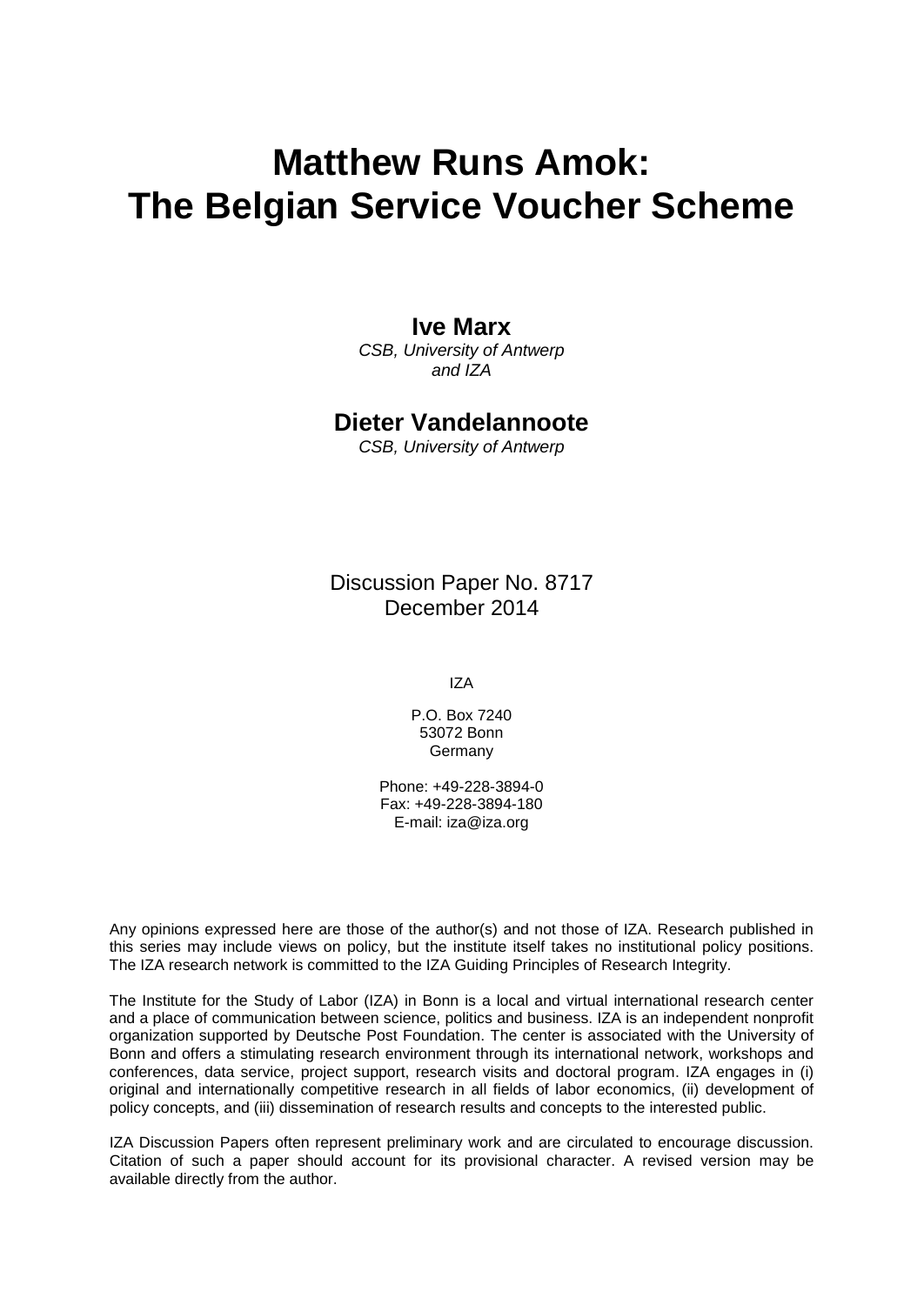IZA Discussion Paper No. 8717 December 2014

# **ABSTRACT**

# **Matthew Runs Amok: The Belgian Service Voucher Scheme[1](#page-1-0)**

In response to structurally poor job prospects for the least skilled, a number of European countries have introduced measures to boost domestic services employment. No country has done so with more fervor than Belgium. Belgian consumers can use the so-called "Service Vouchers" to pay for a limited but high volume range of domestic services like cleaning, washing and ironing. It is probably the most heavily subsidized scheme of its kind in Europe – more than 70 per cent of the cost of services rendered to individual consumers is borne by the state. Not surprisingly, the scheme has proved tremendously popular. This contribution argues that the scheme is facing a number of particular problems and challenges. While initially many of the people employed under the scheme had experienced past unemployment spells, new recruitment has increasingly drawn on the ranks of those already in work. Furthermore, entrapment in service voucher jobs is rife, going against the purported objective of the scheme in offering a stepping stone to the regular market. Another worrying aspect is that there is some evidence of partial displacement of regular skilled workers. The principal winners are the generally highly educated, relatively well-earning service voucher users who can now outsource domestic chores at a bargain price in the regular market, gaining leisure and care time as well as getting in return more trustworthy, reliable and better quality services than would otherwise be obtainable.

JEL Classification: J22, J23, J38

Keywords: domestic services, active labour market policies

Corresponding author:

Ive Marx Centre for Social Policy University of Antwerp St Jacobstraat 2 2000 Antwerpen Belgium E-mail: [ive.marx@ua.ac.be](mailto:ive.marx@ua.ac.be)

<sup>1</sup> Forthcoming in Carbonnier, C. and N. Morel (eds.): *The political economy of household services in Europe*. Palgrave-Macmillan, Basing-stoke, UK. The authors wish to thank the editors for their extensive and incisive comments, as well as participants at a conference in preparation in of this volume in Paris in October 2013. Special thanks also to Liat Raz-Yurovich for comments and suggestions. The usual disclaimer applies.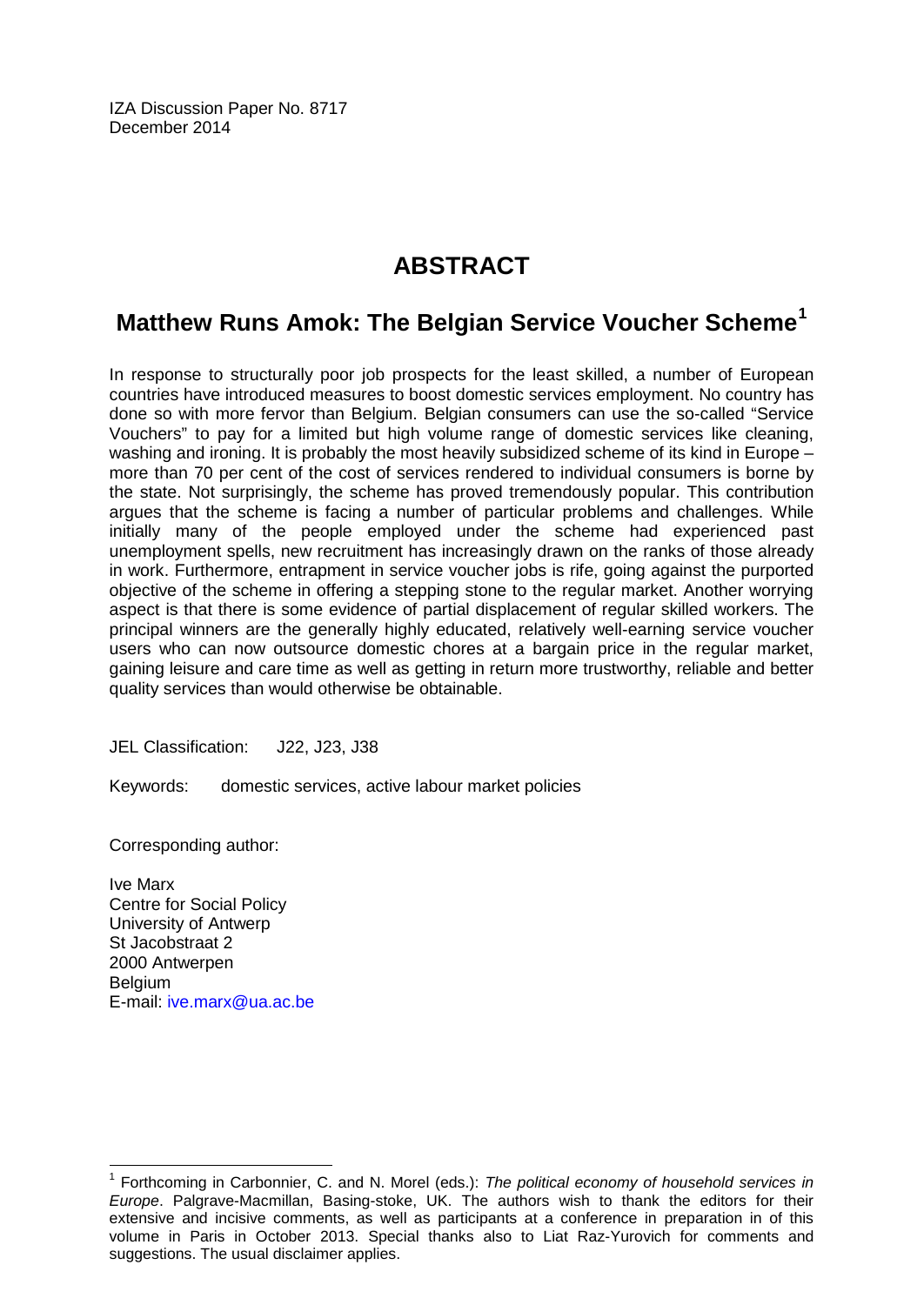### **INTRODUCTION**

1

The Belgian Service Voucher Scheme, in its current form, has been in place since January 2004. Consumers use the service vouchers to pay for a limited but potentially high-volume range of domestic services that are deemed to have been priced out of the regular market due to the high cost of labour, including cleaning, washing and ironing. The principal objective of the scheme is to raise employment levels among the less skilled and to reduce informal economy activity. Another objective is to help workers achieve a better work-life balance, potentially also increasing their effective labour supply and productivity. Within the European context it is probably the most heavily subsidized scheme of its kind - more than 70 per cent of the cost of the services rendered to consumers is borne by the state. As a consequence, the scheme has proved tremendously popular, probably making it the biggest scheme of its kind in relative terms. The growth in the number of users and people employed through the scheme has been nothing short of explosive, be it with some leveling off over recent years. It is routinely hailed as the most successful employment scheme ever devised in Belgium, a country that has not seen a shortage of ambitious employment schemes and spending to match.

This contribution argues that the scheme is facing a number of particular problems and challenges. While initially many of the people employed within the scheme had experienced past unemployment spells, new recruitment increasingly draws on the ranks of those already in work. Furthermore, entrapment in service voucher jobs also appears to be getting stronger. One of the aims of the scheme was to act as a stepping stone to regular nonsubsidized jobs. Now the reverse is happening: people are increasingly making the transition from the regular labor market to the subsidized sector. Another worrying aspect is that there is some evidence of partial displacement of regular skilled workers. Elderly, sick and child care work in particular is being displaced to some extent by mostly unskilled service voucher work although the exact scale remains unclear.

This contribution argues that the scheme cannot be seen as a cost-efficient use of scarce public resources, especially from the perspective of the labour market integration of those furthest away from the regular labor market. There is also little evidence that the scheme has significantly boosted participation rates or working hours among the mostly highly skilled prime users, another objective of the scheme, be it a secondary one. In effect it appears to amount to a leisure and care time subsidy to (relatively) affluent dual earners. In that sense it is a prime and perhaps classic case in point of how well intentioned schemes can end up producing massive unintended Matthew effects<sup>2</sup>, as the title of this paper suggests.

 $2$  The Matthew effect takes its name from a Bible passage: "For to all those who have, more will be given, and they will have an abundance; but from those who have nothing, even what they have will be taken away." Matthew 25:29. It was introduced in the social sciences by Robert K Merton in 1968. The founder of the research center to which the authors are affiliated, Herman Deleeck, published an eponymous book in 1983, describing rampant middle income biases in the Belgian welfare state.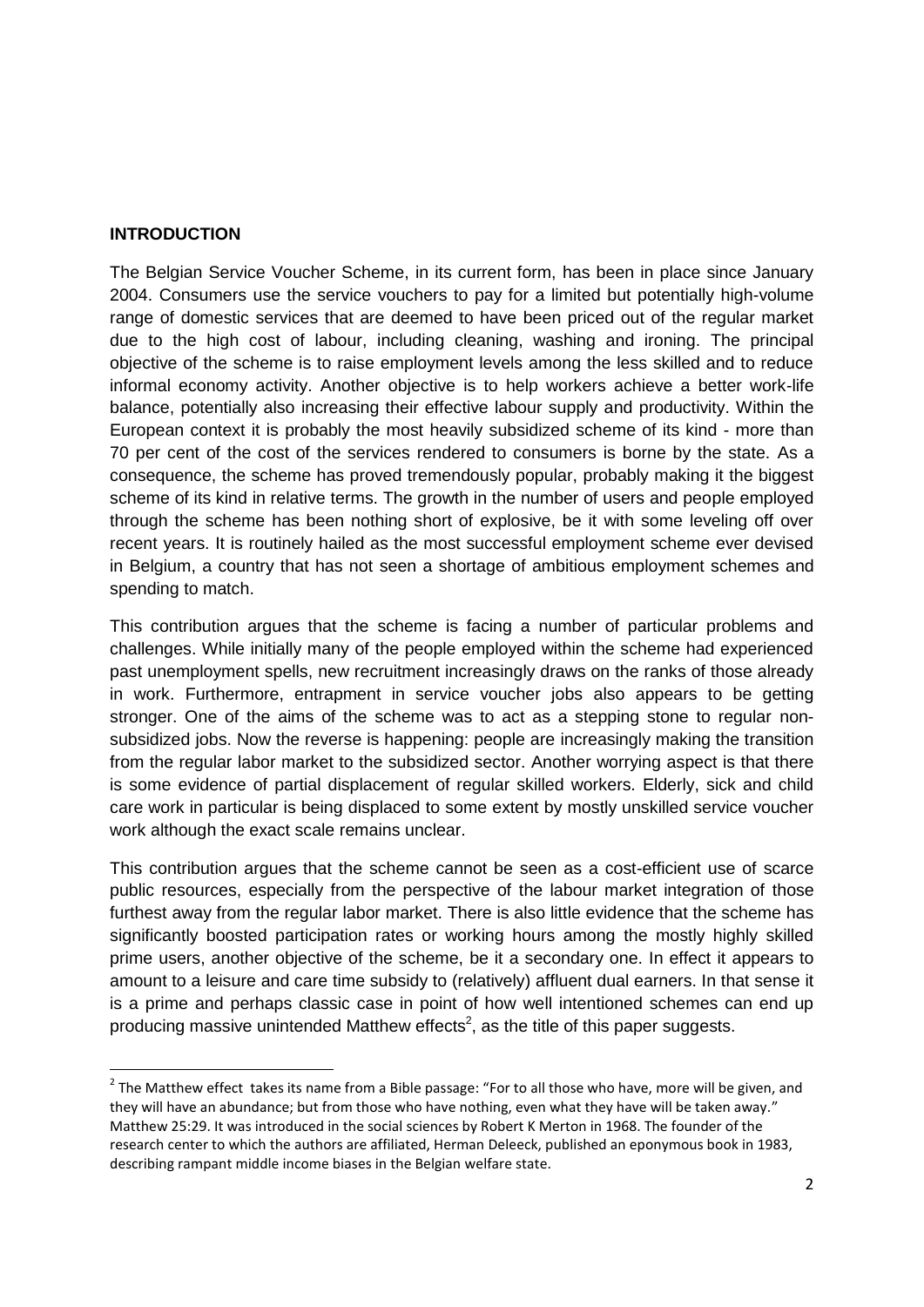## **GENESIS OF THE SCHEME AND POLITICAL FRAMING**

The Belgian Service Voucher Scheme came into existence in 2004. It was implemented under the second Verhofstadt cabinet, a coalition of the Socialist and Liberal Parties on both sides of the language divide.

The service voucher scheme had a precursor in the form of the so-called 'local employment agencies' (ALE/PWA) which were put into place in 1994. Under this scheme registered unemployed people got allowed to carry out a limited range of activities that had largely ceased to exist as regular market activities, for example gardening and small repair work, but also neighbourhood patrolling. Also some care services were included, more specifically helping in the care of children, elderly and handicapped. This scheme was restricted to the long term unemployed and people on social assistance. Under this scheme they could perform such activities while keeping their entire benefit entitlement and while receiving an income supplement of €4.10 per hour worked paid via ALE/PWA vouchers obtained by the service users, for up to 45 hours a month. The idea was that these jobs would offer those at risk of chronic entrapment in unemployment a link to the formal labour market. However, since the activities that were allowed under the scheme were almost by definition not part of the formal labour market, that objective was not realized. Moreover, the income supplements greatly reduced the financial incentive to move from unemployment to a job in the regular labour market (Sansoni, 2009). For these reasons the scheme was phased out.

The subsequent Service Voucher scheme was in many ways more ambitious. A first objective was the creation of extra jobs, especially for people with no or little formal qualifications. Less skilled women, for whom employment rates were and remain very low were the prima target group. In contrast to the ALE/PWA scheme, the Service Voucher scheme was not solely aimed the unemployed. A second objective was to reduce informal sector activity. By all accounts Belgium had and still has a large informal sector. This thrives in construction and parts of the services industry, for example restaurants, bars and hotels. Prior to the introduction of the Service Voucher Scheme domestic work was almost exclusively performed in the informal sector. Needless to add, while work without a written contract is not necessarily illegal, informal workers are badly protected, have few formal rights, and generally they do not accumulate social security rights. If they perform informal work while receiving benefits, they are liable to being (severely) sanctioned. A third major objective was to contribute to people's work life balance. Since service vouchers can be used for such activities as cleaning and ironing, consumers are partially freed from some such daily chores. This opens up more time for leisure and child care, and a possible effect is also that workers are able to put in more paid hours than they would otherwise.

Thus the political framing takes its cue from several discourses. In part, the service voucher scheme is presented as an answer to the perceived challenge facing advanced economies that good jobs for less skilled people are becoming structurally and inexorably scarcer in advanced economies, while the demand for higher educated workers remains strong. This idea is well illustrated by a quote from 'A new welfare architecture for Europe', by Esping-Andersen, Gallie, Hemerijck and Myles (2002):

'We no longer live in a world in which low-skilled workers can support the entire family. The basic requisite for a good life is *increasingly* strong cognitive skills and professional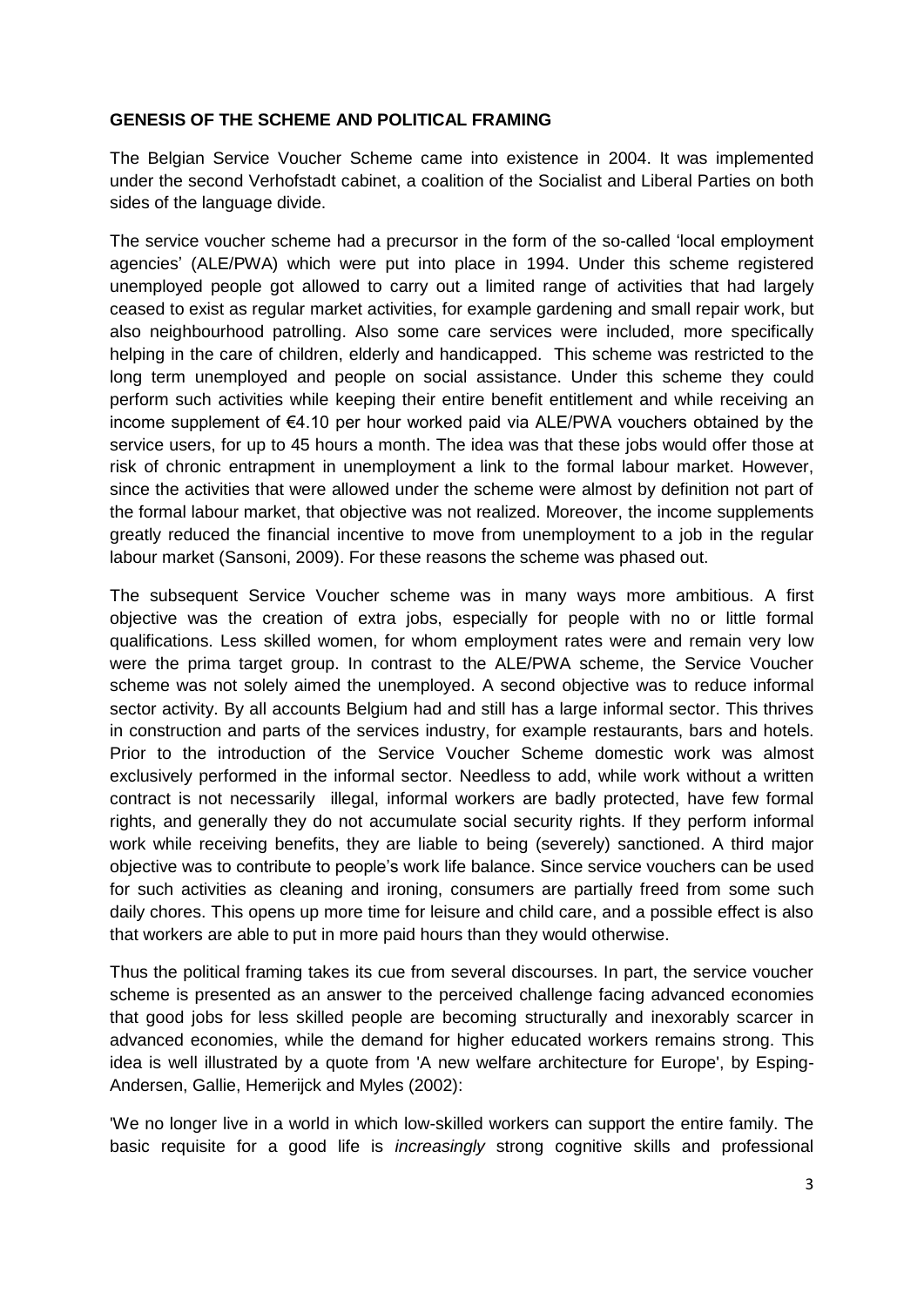qualifications… Employment remains as always the sine qua non for good life chances, but the requirements for access to quality jobs are rising and are likely to continue to do so.' It is interesting to note here that this report, which later became a highly cited book published by Oxford University Press, was commissioned by the Belgian EU Presidency in 2001, notably by then Social Affairs Minister Frank Vandenbroucke, who would later be a major driving force behind the service voucher scheme.

The view espoused in this report continues on a theme developed earlier by Esping-Andersen and others: "As servicing becomes the life-blood of our existence, privilege is bestowed upon the knowledge strata. Yet, there are huge areas of servicing which are labour intensive and low-skilled. The lower end of servicing society is where we must pin our hopes for mass-employment. Unfortunately, because of their sluggish productivity, low-end service jobs are threatened by a long term 'cost-disease' problem. Tertiary employment is therefore likely to stagnate unless wages slide downwards" (Esping-Andersen, 1999, 96). Iversen and Wren (1998) made very similar arguments around that time, claiming that advanced economies are faced with a sharpening trade-off between unemployment and low pay or. Thus the service voucher scheme is seen as a way of partially bypassing this trade-off, that is to say to have service sector job growth to the benefit of the less skilled without having to accept higher wage inequality, particularly wage erosion at the bottom end of the earnings distribution. This problem was seen to be particularly acute in Belgium in view of the comparatively high degree of wage compression – the product of relatively high minimum wages and strong collective bargaining, including universal coverage of collective agreements through legal extension.

A more peculiarly Belgian contextual factor that was conducive to the implementation of the scheme was that Belgium really epitomized continental Europe's 'Welfare without work' predicament (Hemerijck and Marx, 2012). Even within the continental European context Belgium remained around the turn of the millennium a notable underperformer in terms of employment levels and employment growth. Belgium's employment rate in 2000 was around 65 per cent, 4 percentage points below the EU-15 average at the time and almost 15 percentage points below the best performing countries in Europe (OECD, 2014). This translated into benefit dependency levels among the working age population that were among the highest in the OECD area. Looking for example at unemployment insurance caseloads calculated by De Deken (2011, 355-371), Belgium can be seen to have the highest share (6.4 per cent) among the twelve European countries included in the study. Such levels of chronic benefit dependency were widely deemed undesirable and even unsustainable - for economic, fiscal and political reasons.

Three major factors are seen to account for Belgium's notable underperformance on the job creation front.

First, even in a context in which institutionalized wage compression is seen to hamper low skilled employment growth, Belgium stands out in having a particularly compressed wage structure, especially at the lower end of the distribution. Belgium has a comparatively high minimum wage, relative, that is, to median earnings (Marx, Marchal and Nolan, 2013). The minimum wage in Belgium is not a legal minimum wage as exists in some countries, but it is the minimum wage on which employers and trade unions have agreed at the national level. It applies to all workers (collective wage agreements are legally binding, i.e. they also cover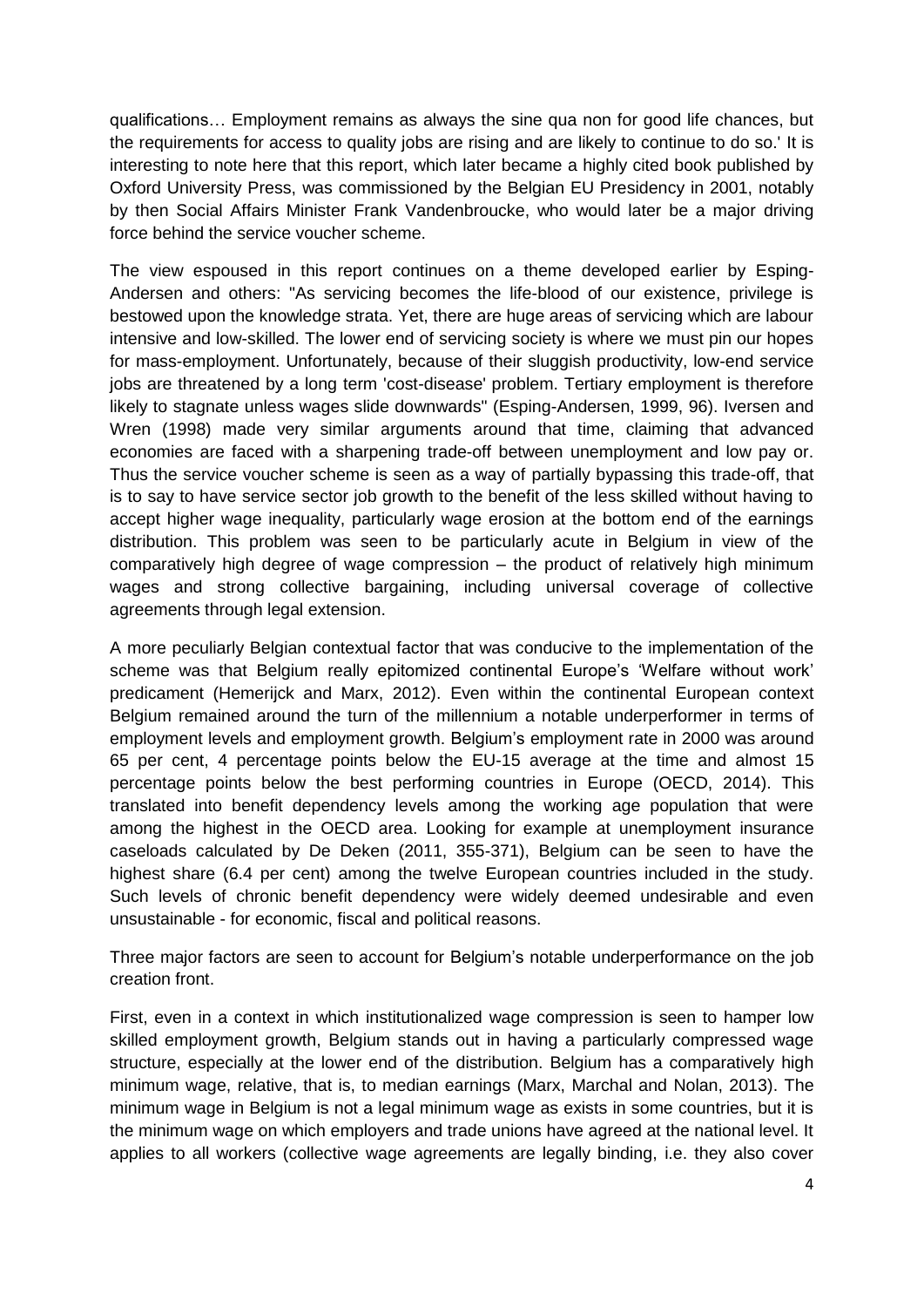non-unionized workers). This minimum wage has more of a benchmark purpose than anything else – it constitutes the absolute base of the wage building. "Real" minimum wages (i.e. pay scales for the youngest, least qualified and least experienced workers) are collectively negotiated at the industry level and these tend to be considerably higher than the nation-wide minimum wage. Industries where the lowest pay scales are 20 to 30 per cent higher than the nation-wide minimum are not exceptional. In the services sector, minimum wages tend to deviate less from the nationwide minimum but it is difficult to make general statements as wages are set in dozens of separate collective agreements. All the available evidence suggests that very few people actually work – or can work - for the nation-wide minimum. The OECD data base on earnings suggests that relatively low paid work is considerably less prevalent in Belgium than in most other comparable countries, including the Netherlands and Germany.

Second, while the minimum wage is high by itself the total wage cost to the employer is even significantly higher due to the cost of the social security system, which is co-funded by employers and employees. Employers' contributions for the basic system (called the first pillar) are proportional to wages and amount to about 25 per cent of gross wage. In addition, employers pay extra contributions for funding general non-social security provisions like child care, educational leave, paid holiday etc. The total bill for employers amounts to around 40 per cent of the gross wage, depending on the category of worker. Furthermore, employers usually pay contributions to industry funds which exist for various purposes (industry-wide training schemes, early retirement benefits, etc.) These are what are called the second pillar provisions, but their generosity and cost vary quite considerably from industry to industry. The extra cost to employers tends to be substantial however.

A third factor that is thought to contribute to low employment among Belgium's less skilled is that the net income of employees working around the minimum wage is perceived to be low relative to benefits, particularly social security benefits. Belgium is atypical in the OECD context in that unemployment benefits can be unlimited in time. Additional income from informal sector activities can be financially more attractive than making the transition to a regular low-paid job, although there is the potential cost of a sanction.

Figure 1 shows, for illustrative purposes, the gross labour cost at minimum wage level (that is including social security contributions payable by the employer), the gross minimum wage itself, and net incomes for various household types (that is after social security contributions payable by the employee and personal income taxes and with possible child benefits included). Clearly, the discrepancy between the gross cost of labour and the take-home income of employees is quite considerable.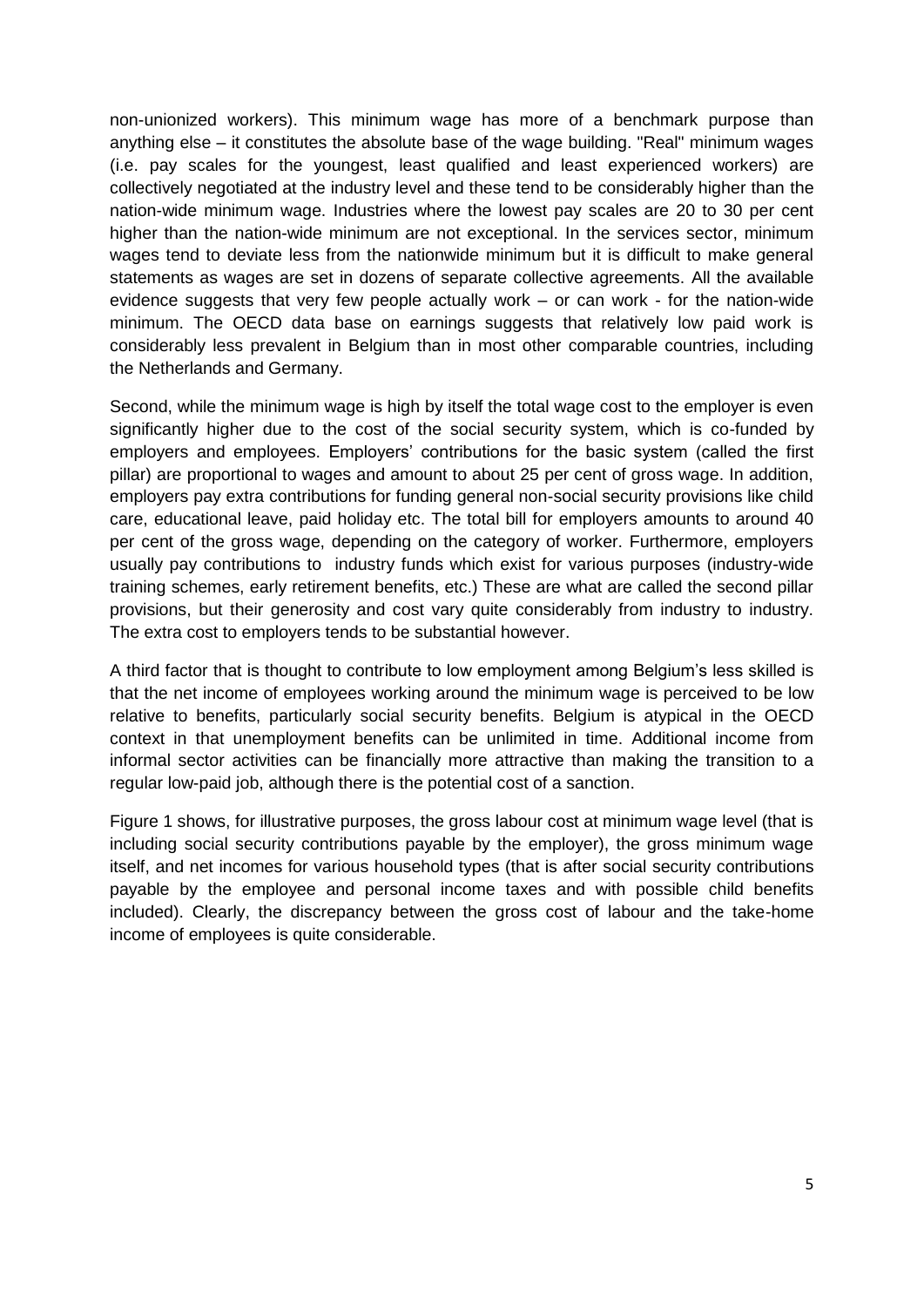

Figure 1: Minimum wage level labour cost and net incomes (Belgium, monthly amount in euro, 2012)

Source: MOTYFF, 2014, own calculations.

The service voucher scheme was supposed to provide an answer to these perceived barriers to low skilled employment in several ways. First, service voucher work comes at a much cheaper overall cost because consumers and employers pay no direct social security contributions. Furthermore, the voucher was initially prized at such a level that it effectively prized informal work out of the market, making it less attractive to combine benefits and informal sector income. Moreover, around the same time as the introduction of the service voucher a new administrative protocol called "Dispo" was implemented to ensure a tighter monitoring and sanctioning of unemployment insurance beneficiaries. This resulted in an increase in the number of (mostly temporary) benefit suspensions over reporting irregularities (Bogaerts et al, 2010, 4-7).

## **HOW THE SYSTEM WORKS**

A first version of the Belgian Service Voucher Scheme came into existence in July 2001. Between 2001 and 2004, this scheme was a regional competence. In 2004, the scheme changed drastically and both its implementation and financing became federal. In this paper, we only look at this second period (Hoge Raad voor de Werkgelegenheid, 2005, 118).

The Belgian Service Voucher Scheme has three important objectives: i) raise the employment level of less skilled people; ii) reduce informal sector activity; iii) help people in achieving a better work-life balance.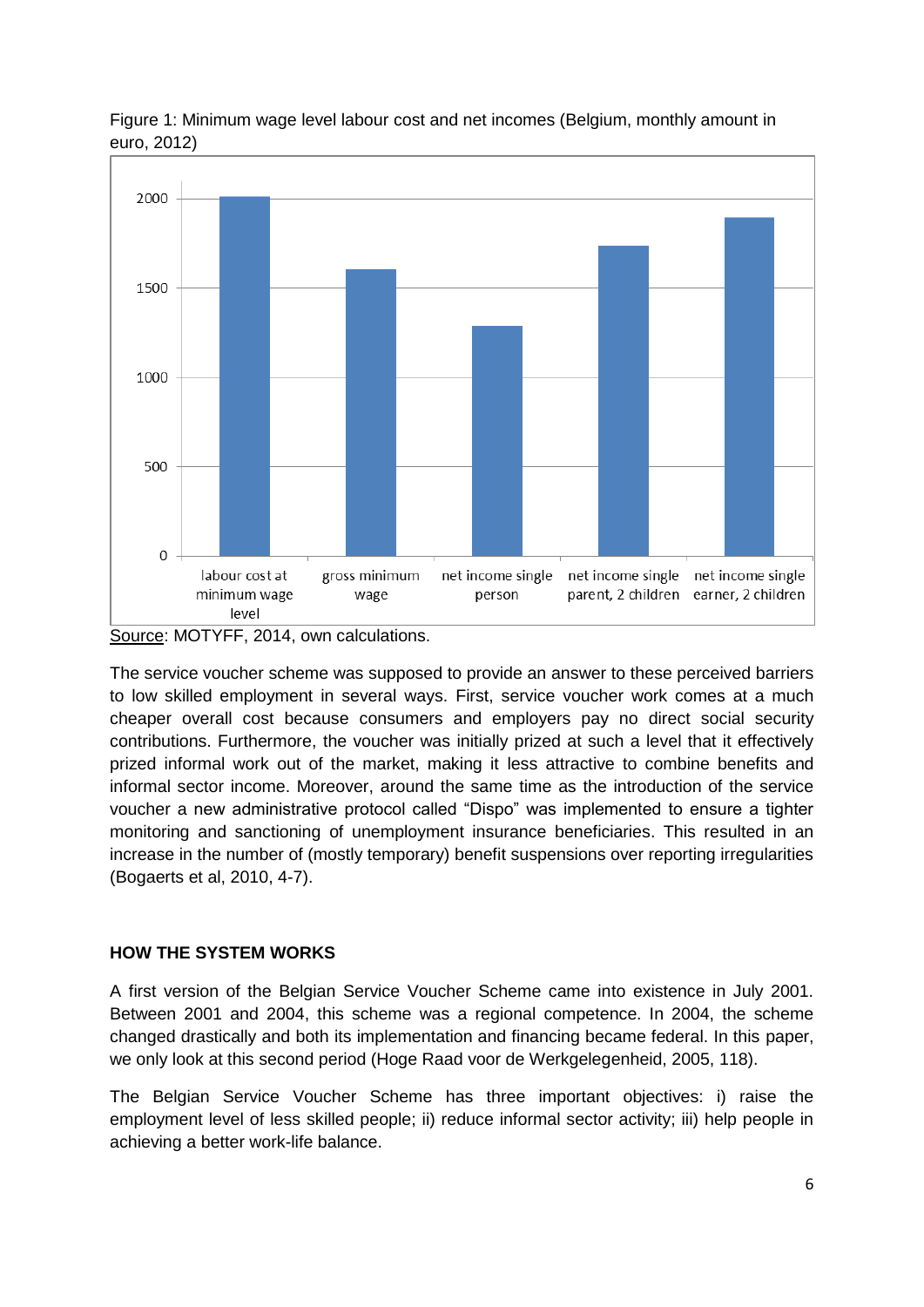Five actors are involved.

The consumer uses the service voucher to pay for a limited range of domestic activities that are deemed to have been priced out of the regular market. Activities can take place both inside the consumer's house (cleaning, ironing, preparing food and doing occasional sewing work) and outside (ironing, shopping, supervised transport of persons with reduced mobility). Service vouchers can only be used for this limited set of tasks. Each adult living in Belgium can buy up to 500 service vouchers per year<sup>3</sup>. Each family (persons living in the same household) can buy a maximum of 1,000 service vouchers per year. The first 400 vouchers each cost 9€, the remaining 100 vouchers 10€. The consumer buys the service vouchers from a private contractor called Sodexo. Once received (either on paper or digital), they have to be used within the next 8 months. Each consumer is eligible to a tax credit of 30 per cent on his personal income tax, reducing the real consumer cost per voucher to  $6.36$  for the first 400 vouchers, and to 7€ for the remaining ones<sup>4</sup>.

The second actor is Sodexo, the private company issuing the service vouchers. Per service voucher, Sodexo receives an amount of 22.04 euro, 9 euro paid by the consumer, the rest (13.04€) subsidized by the Federal Government. Sodexo also receives a cost covering subsidy of 0.0852€ per voucher from the Federal Government (Pacolet et al, 2010, 22).

A third actor is the Federal Government, which subsidizes the Service Voucher system in two ways. The Federal Government subsidizes the issuing company Sodexo to the tune of 13.04€ per service voucher. Second, each consumer can deduct 30 per cent of the price of the service voucher from his or her personal income tax. This costs the government 2.7€ per service voucher. Adding up both elements, the Federal Government subsidizes 15.74€ per service voucher. Since the total cost of each voucher is 22.04€, this means that the government subsidizes 71.4 per cent of the total cost.

The service voucher employee is the fourth actor. When formally contracted as service voucher employee, she becomes a regular employee. The labour conditions of service vouchers employees are set in a specific parity committee (PC 322.01) and are made to apply to all workers through legal extension of that agreement. They can work for a maximum of 3 months in a fixed-term contract. After this period, the employee can only work with an open-ended contract of minimum 10 hours per week. They receive a gross wage of minimum 10.28 $\epsilon$  per hour worked, paid by the employer<sup>5</sup>. In reality, this wage can be higher, depending on the terms of the contract as negotiated between employer and employee. In 2012, the average gross wage was equal to 10.82€ per hour (Idea Consult, 2013, 45). Thus a full-time working service voucher worker earns a wage that is well above the minimum wage.

The last actor is the employer – the service voucher company – who establishes a contract with the employee for a number of hours of work per week at a negotiated wage per hour.

 3 A limited number of categories are allowed to buy 2,000 service vouchers per year, at a price of 9€ per voucher. This applies to single parents, disabled users and parents with a disabled child (RVA, 2014).

<sup>&</sup>lt;sup>4</sup> Since July 2013, the amount of the tax credit is limited to 1,380€ per person per year..

<sup>&</sup>lt;sup>5</sup> The minimum gross wage increases with the employees' seniority. The minimum gross wage for employees without seniority is 10.28€ per hour. This increases to 10.93€ for employees with 3 years seniority. There is no extra increase of the minimum gross wage for employees with more than 3 years seniority (ABVV, 2014).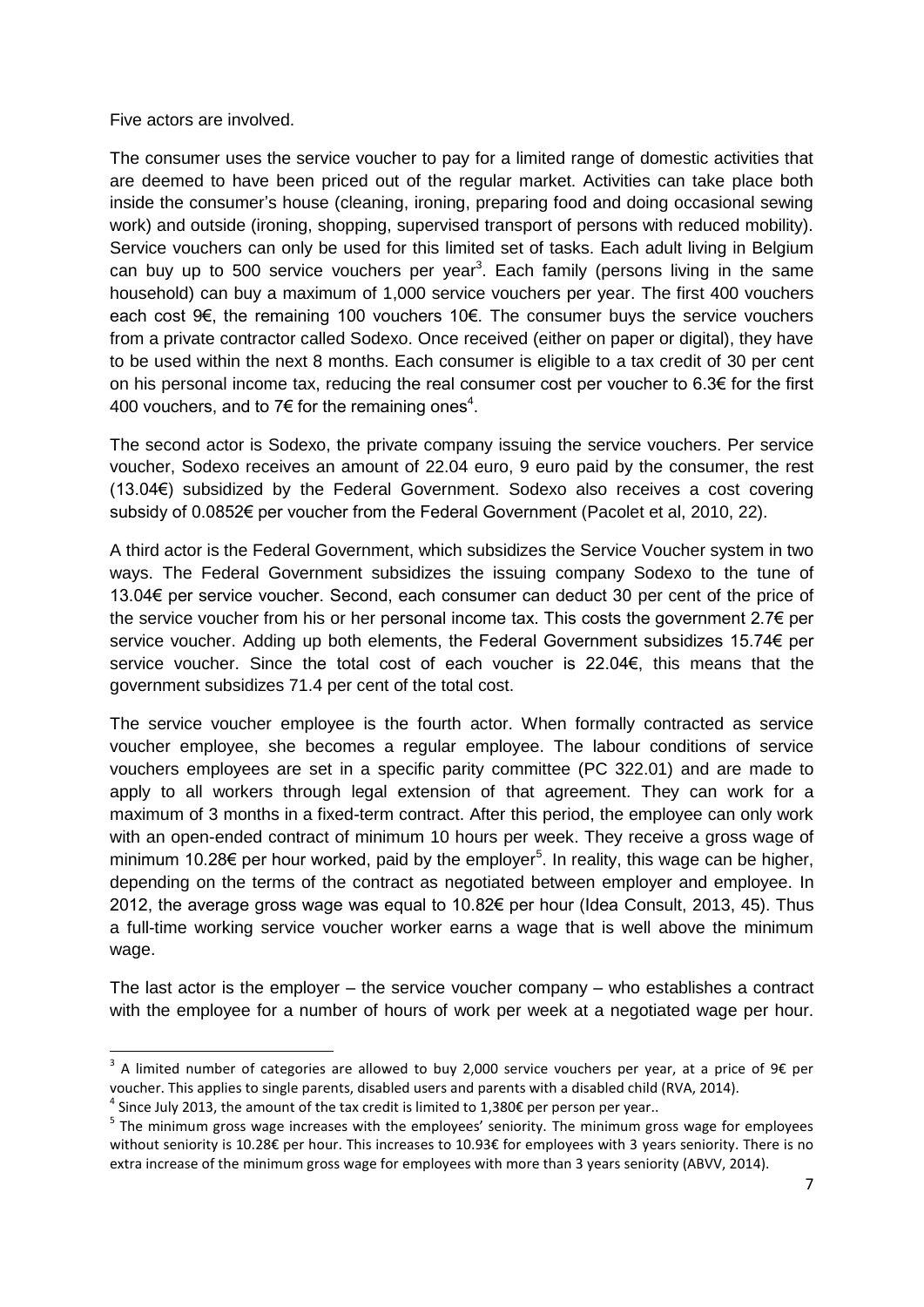The employer receives 22.04€ from Sodexo per submitted service voucher. Both the employee's wage and the service company's operating costs have to be covered by this amount. Employers can be either public or private organizations, and both profit and nonprofit organizations are active actors in this market. In 2012, there were 2,753 active service voucher companies with a total of 151,000 employees working for them. Around 65 per cent of the employees are working for profit organisations (either private companies, temp agencies or private persons). The remaining 35 per cent is working for non-profit organizations.

## **SUCCESS OF THE SCHEME**

The Belgian Service Voucher Scheme has become extremely popular. In 2012, there were almost 900,000 active users, who used no less than 114 million service vouchers (RVA, 2013, 109-110). Around one in five Belgian households used service vouchers at least once in 2012. In the first years of its existence, the Service Voucher Scheme experienced it greatest growth in Flanders, although both Brussels and the Walloon Region have been catching up since 2010. If we look at the coverage rate – the share of users divided by the total population older than 20 - per region, Flanders still scores highest (10.9 per cent in 2012, compared to 9.9 per cent in Wallonia and 9.8 per cent in Brussels) (Idea Consult, 2013, 16).

Users in Brussels buy relative large amounts of service vouchers (163 vouchers per user in 2012, in comparison to 138 in Flanders and 124 in Wallonia) (Idea Consult, 2013, 18). Table 1 shows that the explosive growth in the number of users has gone hand in hand with both a rise in the number of active companies and employees working within the system (Idea Consult, 2005/2013 & RVA, 2013, 106-109).

|      | <b>Number of users</b> | <b>Number</b><br>οf<br>employees | <b>Number</b><br><b>of</b><br>employers |
|------|------------------------|----------------------------------|-----------------------------------------|
| 2004 | 98,814                 | 15,077                           | 504                                     |
| 2005 | 190,734                | 28,933                           | 840                                     |
| 2006 | 316,101                | 61,759                           | 1,162                                   |
| 2007 | 449,626                | 87,152                           | 1,504                                   |
| 2008 | 557,482                | 103,437                          | 1,892                                   |
| 2009 | 665,884                | 120,324                          | 2,292                                   |
| 2010 | 760,702                | 136,915                          | 2,576                                   |
| 2011 | 834,959                | 149,827                          | 2,708                                   |
| 2012 | 899,558                | 151,137                          | 2,753                                   |

|  |  | Table 1: Growth of the Belgian Service Voucher Scheme, 2004 - 2012. |  |  |  |
|--|--|---------------------------------------------------------------------|--|--|--|
|  |  |                                                                     |  |  |  |

Source: Idea Consult, 2005/2013 and RVA, 2013.

The original objective to 'create' 20,000 jobs was reached one and a half year after the implementation of this system. The number of people employed under the scheme vastly exceeded this number a couple of years further into the scheme. Even during the financial crisis, the Belgian Service Voucher Scheme has kept on expanding. Pacolet et al (2010, 7)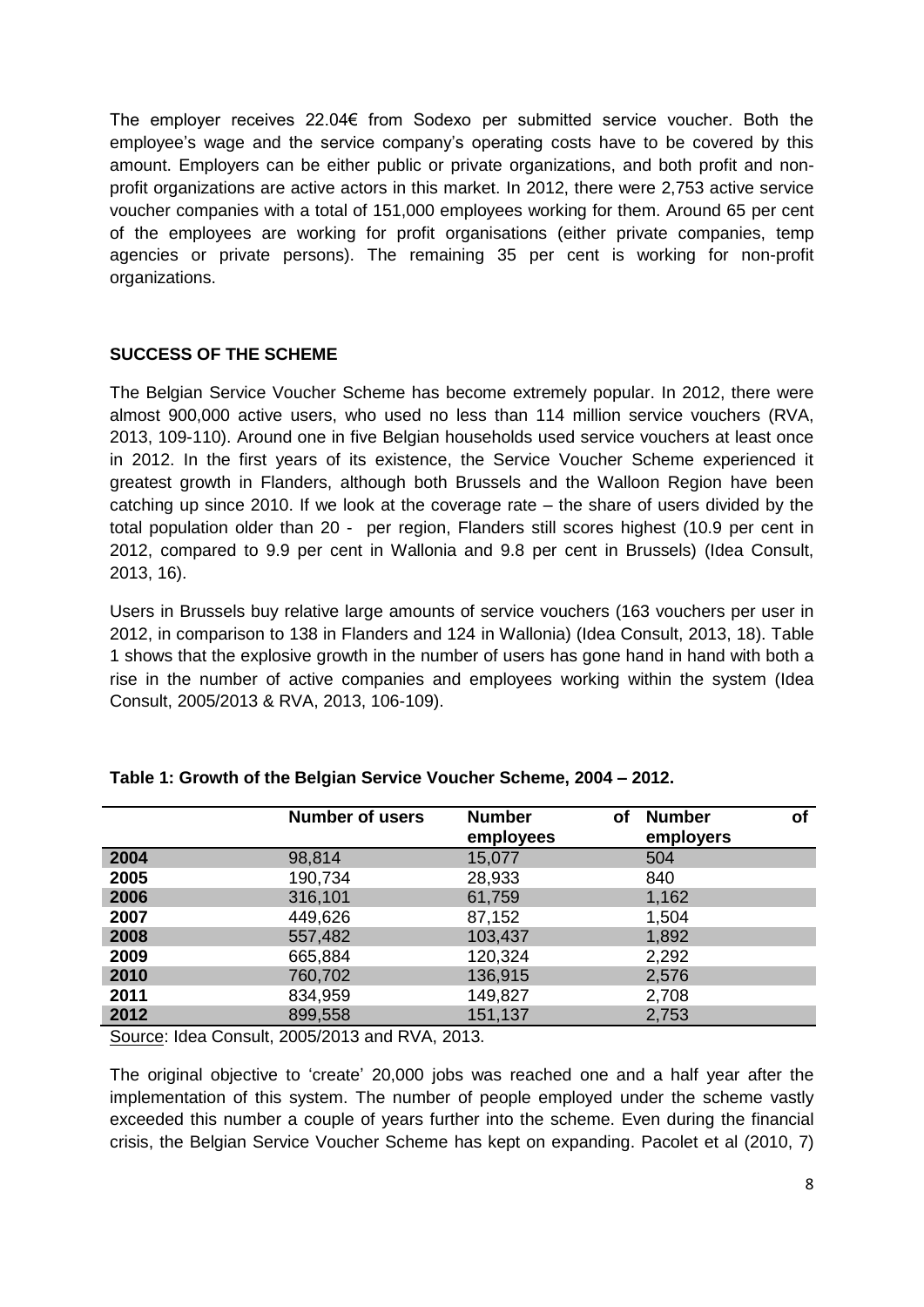argues, but does not empirically corroborate, that during the crises, the Belgian Service Voucher Scheme provided a buffer against unemployment and that it was one of the factors that kept the loss of employment in Belgium relatively limited.

The service voucher is predominantly used by two adult, full-time working households (Figure 2). A second, and expanding group are users above 65 years old with often specific care needs.

Figure 2 further shows that the majority of users is highly educated. The service voucher is used by families at different disposable income levels. Research done by Haigner et al (2010, 17), however, indicates that the use of Belgian Service Vouchers increases with the household income level. Around 20 per cent of the lower income households (monthly disposable household income below 1,000 euro) uses service vouchers. This increases to 35 per cent for households with a monthly disposable household income between 2,000 and 3,000 euro and even to 46 per cent for households with an income above 4,000 euro.



**Figure 2: Selected characteristics of the users of the service voucher scheme, 2010.**

Looking at the employees' profile (see figure  $3)^6$ , we see that almost all employees are female. Around 20 per cent is older than 50 years old, which is close to a doubling of this percentage in comparison to 2007 (10.7 per cent) (Idea Consult, 2012, 35). Most employees have attained no more than lower secondary education but this is certainly not the case for all. A significant proportion has higher education degrees. In most cases, a service voucher job is not a full time job. Most employees are working either half time (19-37 hours per week)(64 per cent) or part time (less than 19 hours per week) (24 per cent). Most employees have the Belgian nationality. 19 per cent has a nationality from a country within the EU-27 and around 8 per cent from a country outside the EU-27. In Brussels, only one fourth has the Belgian nationality. There has been an increasing inflow of foreigners (from 24 per cent in 2007 to 27 per cent in 2011). The biggest group of foreign employees are coming from

Source: Idea Consult 2011

 6 For this we have to rely mainly on detailed information provided by the Federal Employment Office, completed with two additional variables (family status and work status of the partner) from an Idea Consult Survey for 2011 done among almost 3,000 employees (Idea Consult, 2012, 37)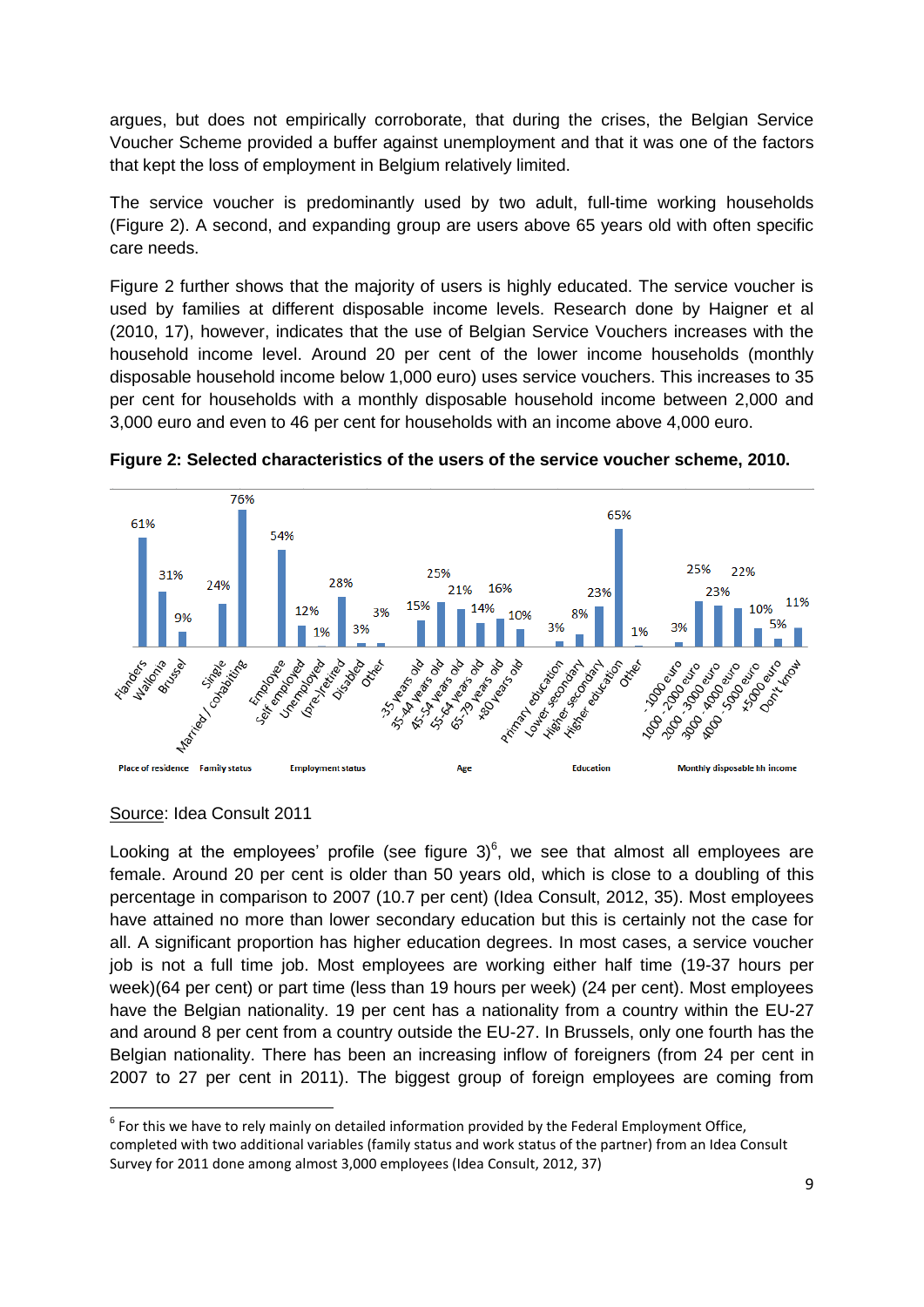Poland (13,669 employees in 2012), followed by employees from Romania (2,942 employees) and Portugal (2,912 employees).





Source: Idea Consult, 2012 & RVA, 2013

All these employees are working for one of the 2,753 active service voucher companies. Over the ten years that the scheme has been in existence the role of private companies has increased strongly, from 16 per cent in 2004 to 47 per cent now. This has happened at the expense of employment via non-profit organizations and public welfare offices. In 2012, around 65 per cent of service vouchers employees was working for a profit organization (either private companies (50 per cent), interim work (13 per cent) or natural persons (3 per cent). The remaining 35 per cent was working for non-profit organizations (Idea Consult, 2013, 27).

At first sight, the Belgian Service Voucher Scheme seems to be a success story. It is very widely used throughout Belgium and some 150,000 people are employed under the scheme.

As mentioned before, one hour of service voucher employment costs 22.04 euro. The consumer pays only 6.3 euro, implying that the remaining 15.74 euro, or 71.4 per cent of the total cost, is publicly funded. In 2012, the total cost amounted to 1.86 billion euro. According to one calculation, taking into account payback effects in the form of reduced unemployment benefit payments, additional revenues from social security contributions and personal income taxes, reduces the total cost to 1.05 billion euro (Idea Consult, 2012, 147-150). Idea Consult, the firm that won the tender to evaluate the scheme on behalf of the government, employs not entirely realistic optimistic assumptions for this calculation. The Belgian Court of Audit (2009, 61) has also been critical of the estimates, especially of the assumed payback effects.

One extra element usually not taken into account in official cost estimates is the fact that service voucher employers are often eligible for extra government subsidies. These usually take the form of structural or targeted employers' social contribution reductions. There exists a structural reduction for workers working at or around the minimum wage, and there are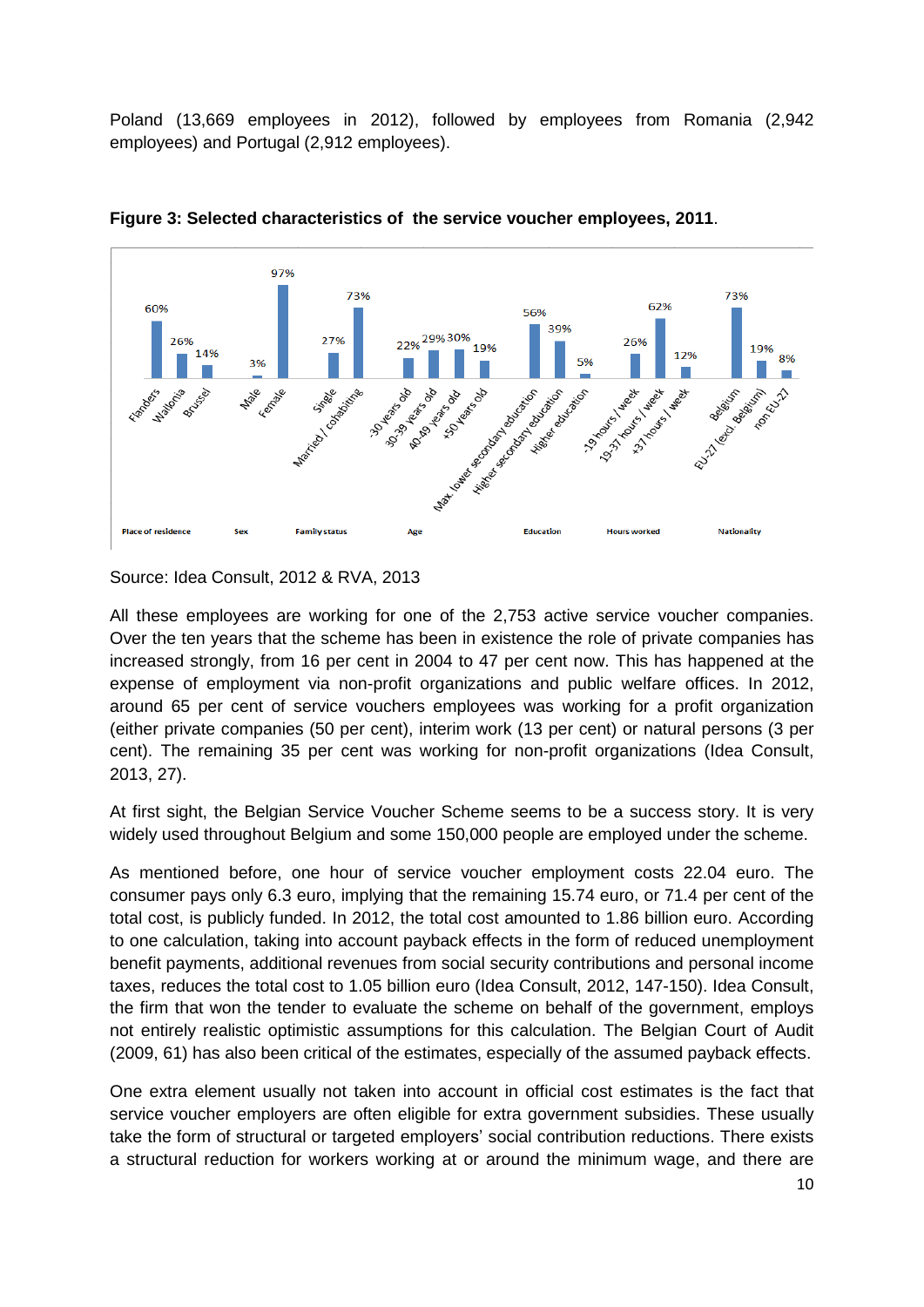many temporary targeted reductions, for example for employees older than 50, extremely low skilled workers, or workers with a work disability. Employers received in 2012 on average 2,500 euro in targeted subsidies and 1,500 euro in structural subsidies per service voucher employee (Idea Consult, 2013, 95).

# **IS THE SERVICE VOUCHER SCHEME DELIVERING ?**

#### **Is the scheme employing new workers ?**

**.** 

The Belgian Service Voucher Scheme was originally targeted to employ 20,000 people. With more than 150,000 people employed, the scheme has vastly exceeded expectations.

Yet there are good reasons for a healthy dose of skepticism as to the net employment impact. Looking first at the workers flowing into the scheme, we see that their profile has become markedly stronger in terms of their chances on the regular labour market. In 2007, 46 per cent of the persons flowing into the Service Voucher Scheme had come out of unemployment; in 2011 this percentage had decreased to 37 per cent (In Flanders even to 25 per cent). Also their unemployment duration diminished strongly. In 2007, 28 per cent per cent of the entrants out of unemployment had been unemployed less than 1 year; 58 per cent had an unemployment duration of more than two years. In 2011, of the entrants out of unemployment, 40 per cent had been less than 1 year unemployed and 43 per cent more than 2 years. On the other hand, an increasing share of entrants have come out of another paid job (often with an open-ended contract) before entering the Service Voucher Scheme (an increase from 45 per cent in 2007 to 50 per cent in 2011; in Flanders even 60 per cent) (Idea Consult, 2012, 46-50).

We can at least partly link this to the strong commercialization of the system. There has been a strong growth of profit companies operating within the system (from 20 per cent in 2004 to 63 per cent in 2012). These companies are often looking for employees with better skills and with past experiences in similar jobs. They feel this need because there is heavy competition for business among demanding consumers. This in contrast to the non-profit employers who more often activate persons with weaker skills and experience profiles (Idea Consult, 2009, 70 & Idea Consult, 2012, 113). The profit companies indicate that the existing temporary wage subsidies for specific target groups do not affect their recruitment very strongly: they expect higher profits when employing someone with a better profile (and without receiving the wage subsidy) than when employing someone with a weaker profile and receiving the wage subsidy. In 2012, non-profit organizations received, on average, more than 4,000 euro in temporary wage subsidies per employee. Natural persons and interim work employers received around one third of this amount (Idea Consult, 2013, 94). Especially when an employee with a weaker profile is staying for a longer time in the system, he or she becomes more expensive because of the degressive nature of the wage cost subsidies (Pacolet et al, 2010, 76). Another downside to this story is that employees working for private companies work with temporary contracts more often<sup>7</sup> and that they are less happy in their job in

 $^7$  Service voucher employees can only work in fixed term contracts for a period of 3 months. Afterwards, they can only work in the service voucher scheme with an open-ended contract of minimum 10 hours per week.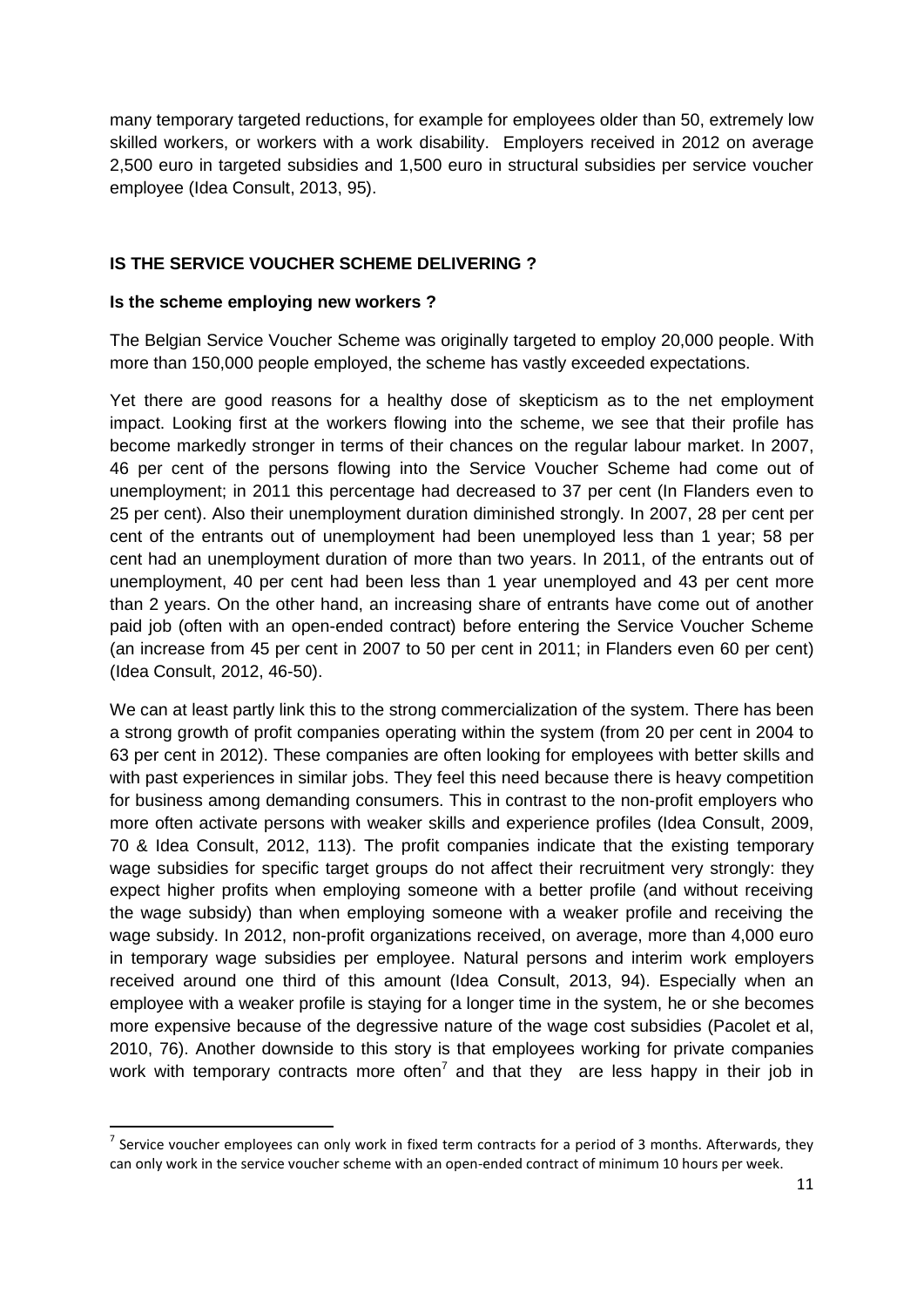comparison to employees working for non-profit companies.<sup>8</sup>(Idea Consult 2012, 62 & 90). Conversely, the service voucher companies with social objectives appears to provide the best quality guarantees with respect to work conditions (Pacolet et al, 2010, 76).

Idea Consult (2012,96) data also shows that employees are remaining increasingly longer in the Belgian Service Voucher Scheme - 70 per cent of the employees in 2011 had been active in the scheme for more than 3 years active. They increasingly see a service voucher job as a stable, proper job, which goes contrary to the original objective of the system to act mainly as a stepping stone to regular work. In the first years of the scheme, service voucher work was more often combined with another job and it had a more temporary character. If we look for example at the average number of contracts per employee, we see a strong decrease from 11.4 contracts in 2004 to 1.5 contracts in 2011 (Idea Consult, 2012, 63). The perception of service voucher employees has also changed the last 5 years: in 2007, a majority regarded the service voucher job as a temporary one and as an opportunity to gain work experience. In 2011, they see the service voucher job as a stable job for the longer term. Gaining work experience or flowing towards another job is seen of lesser importance (Idea Consult, 2012, 53). An element that explains this trend is the growing inflow of relatively older employees into the service voucher system.

The strongly reduced mobility from the system towards regular non-subsidized jobs goes contrary to the objective of the system as offering a stepping stone onto the regular labour market. There now is a yearly outflow of only around 20 per cent, of which a fifth is towards other paid work (Idea Consult, 2012, 95). Mainly employees from outside the EU-27 indicate not having enough alternative regular job opportunities (Idea Consult, 2012, 140-142).

The limited outflow may be partly due to the underutilization of training and education opportunities available to workers active within the scheme. In 2010 only 2.6 of the available 7.3 million euro was used for training<sup>9</sup>. Only 29 per cent of service voucher employees received at least one hour of training in 2010. Workers working for non-profit organizations score better with around 45 per cent taking up at least some training, as compared to workers working for profit organisations (around 15 per cent) (Idea Consult, 2012, 75). Research by the Christian trade union (ACV, 2009) and Defourny et al (2009, 132) also suggests that for profit firms often provide little or no training. There is however a positive trend in both the amount of money spent for training purposes (from 718,000 euro in 2007 towards 2.6 million euro in 2010) and in the percentage of employees receiving some training (from 8 per cent in 2007 to 29 per cent in 2010) (Idea Consult, 2012, 75). Looking at the need for training as expressed by the employees themselves, we see that only 20 per cent indicate that they would wish to have more training.

1

 $^8$  The number of contracts concluded per employee in 2011 equals 3.9 in the temp agency sector and 1.5 for private companies. In the non-profit companies it equals 0.5 (Idea Consult, 2012, 62). When asked at a representative sample of service vouchers employees how happy they are in their job, employees working in profit companies give a score of 3.08 (out of a maximum of 5). Employees in non-profit companies give a higher score of 3.3 (Idea Consult, 2012, 90).

 $^9$  In 2007, the Federal Government established a Training Fund for the Service Voucher Sector, in order to support education and training efforts in this sector.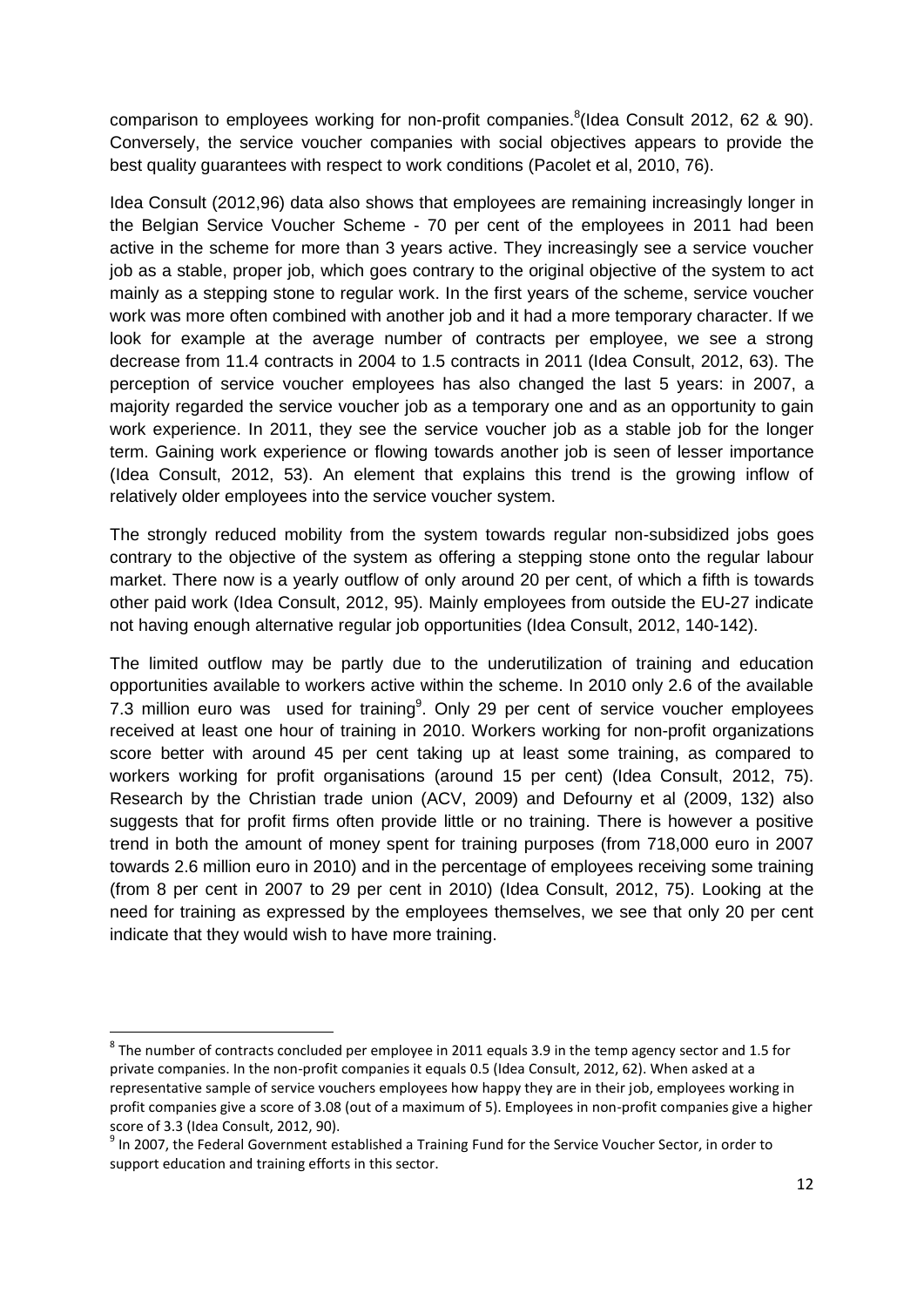## **Has the scheme helped improve the work-life balance of its users?**

One of the primary objectives of the service voucher scheme is to help people achieve a better work-life balance. No doubt the system is a significant help in this respect. But what do users do with the extra time they get from outsourcing domestic work ? The majority of users (78 per cent) indicate that it has no effect on their working hours. Around ten per cent indicate that they work more hours. There is no concrete proof that the service voucher scheme has positive effects on the employability of its users. The extra time received from outsourcing domestic work goes mainly towards the family (23 per cent), housekeeping (22 per cent), free time (20 per cent) and other activities (18 per cent) (Idea Consult, 2011, 110- 112). We already mentioned that service voucher use increases with disposable household income. The Belgian Service Voucher Scheme can thus be seen as predominantly subsidizing additional care and leisure time for relatively affluent households.

# **Has it helped to reduce informal sector activity ?**

Another major objective of the Belgian Service Voucher Scheme was to reduce informal sector activity. By all accounts Belgium had and still has a large informal sector, especially in domestic work. It is very difficult to get an anywhere near accurate picture of how the service voucher scheme has affected the informal labour market. An Austrian research project attempted to estimate the effect of the Belgian Service Voucher Scheme on the Belgian Shadow Economy. It concluded that "the fraction of people switching from unofficially employing household help to the service voucher system will be between 10 and 15 percent (Haigner et al, 2010, 83)". Also Homburg & Renooy (2007, 375) claim that the impact on reducing informal activities is very limited. Renooy (2008, 252) states that "it is difficult to conclude that the service voucher scheme has made significant inroads into tackling undeclared work". The yearly surveys of Idea Consult indicate a shift of unofficial to official work from around 10 to maximum 20 percent (Idea Consult, 2005-2009). As Pacolet et al (2010, 143) also note, that appears to to be a poor result relative to the budgetary cost of the system

## **Net employment impact of the system**

**.** 

Around 150,000 employees worked in the Belgian Service Voucher Scheme in 2012. As mentioned earlier, most are working either half time (19-37 hours per week) (64 per cent) or part time (less than 19 hours per week) (24 per cent). With employees working on average 19 hours per week, the Service Voucher Scheme in 2012 accounted for 55,000 - 75,000 full time equivalent (FTE) jobs. The scheme also created around 4,600 jobs for managerial staff (Idea Consult, 2013, 55). Accepting for a moment the upper bound of the FTE jobs estimation (75,000) and assuming that all these people would not have found work otherwise, the cost per FTE job created is about 1,86 billion / 75,000 = 24,800 euro per year. If we assume that only half were really new jobs<sup>10</sup>, still an optimistic guess, the cost per FTE job created equals nearly 50,000 euro per year. As we already discussed, it is very hard to

 $^{10}$  Empirical evaluation studies of job creation schemes estimate deadweight and substitution losses to be considerably higher than 50 per cent, especially schemes that do not target very narrowly delineated groups like the long-term unemployed (Marx, 2001)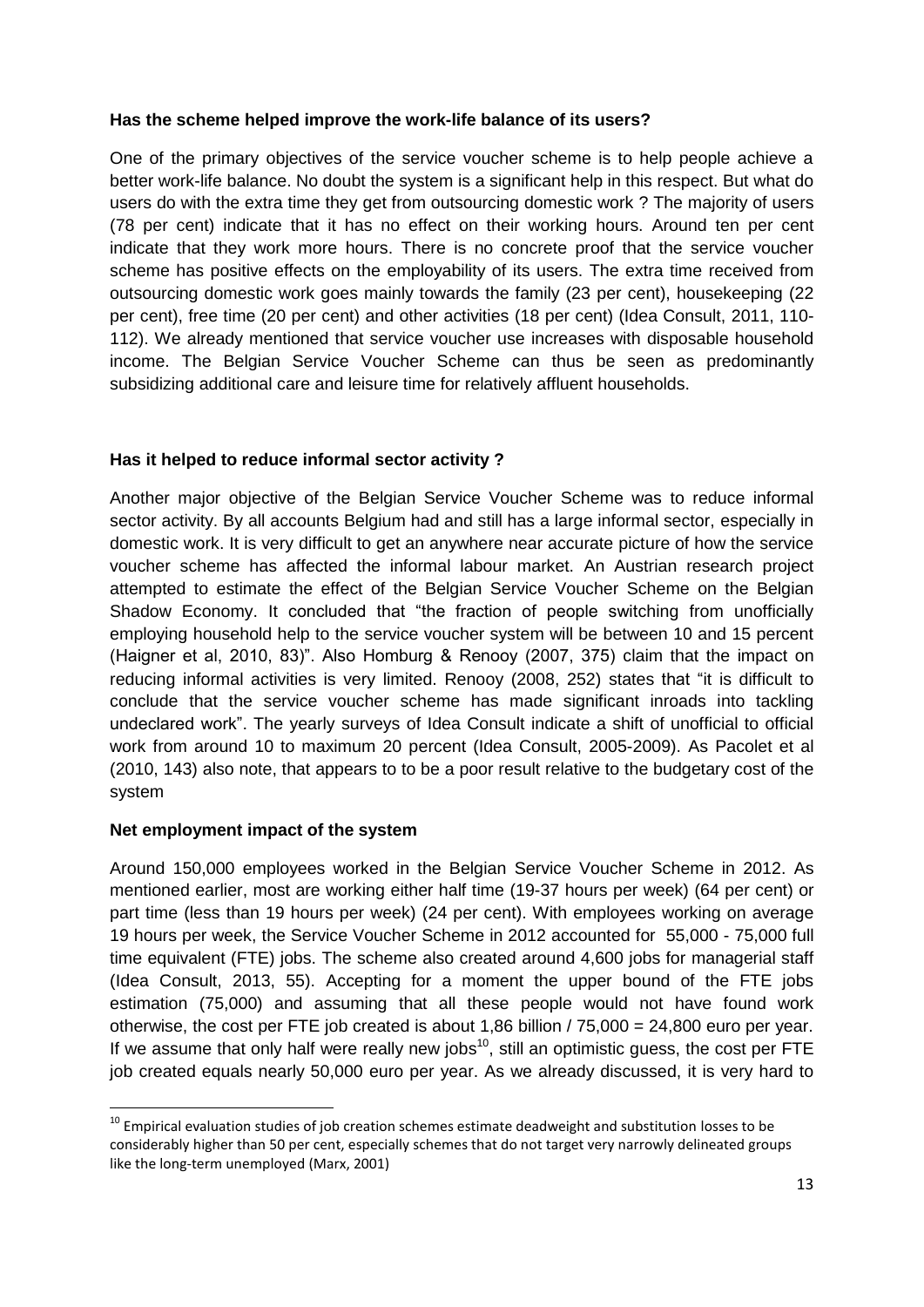provide anywhere near accurate estimates of the net employment impact of the service voucher scheme because no evaluation study of any level of econometric sophistication has ever been done. As we have indicated, there are clear indications however that not all jobs created within the service voucher scheme are new jobs as there has been an increasingly substantial inflow into the system from paid work rather than unemployment or nonemployment.

More worryingly, there is also evidence that service voucher work is displacing work already performed in the regular labour market. Almost one in ten service voucher employees admits performing non-allowed activities (in Brussels even 15.5 per cent). These activities are mainly child care (2.7 per cent), care of elderly and disabled persons (2.5 per cent), gardening (2.5 per cent) and repair work (1.8 per cent) (Idea Consult, 2012, 58). This implies that service voucher workers sometimes do work that is normally performed in the regular labor market by skilled workers at higher wages. Potentially the largest displacement is in the segment of the elderly with specific care needs. In theory, service voucher employees are not allowed to perform any care tasks. Both Pacolet et al (2011) and the worker's organisation ACW (2014) claim that in practice service voucher employees increasingly perform care tasks, especially for elderly and disabled persons. The ACW fears displacement of existing systems of paid family care and additional home care, with a possible loss of quality.

# **RECENT ADJUSTMENTS AND PROSPECTS**

There is widespread political agreement that for the Belgian Service Voucher Scheme to be sustainable in the longer run, the system needs further adjustments, in addition to the ones already implemented. With the  $6<sup>th</sup>$  state reform, the Service Voucher Scheme will become a regional competence from the  $1<sup>st</sup>$  of July 2014. This is seen as a window of opportunity to effectively make additional adjustments. We now briefly discuss on which points action has been taken recently and where further adjustments are planned.

First, as already indicated, the scheme remains very heavily subsidized: an hour of work costs the government 15.74€, or 71.4 per cent of the total hourly cost. This amounts to a total cost of 1.86 billion euro in 2012 (1.05 billion euro when taking possible returns on investment into account) (Idea Consult, 2012, 147-150). To keep the system sustainable, adjustments to 'who pays what' are seen to be necessary. Several adjustments have already been made: the percentage of governmental subsidies in the total cost decreased from 81 per cent in 2004 to 71 per cent in 2011. The consumer cost per service voucher increased from 6.2 euro in 2004 to 9 euro in 2011, which is the gross price before the tax credit of 30 per cent. Recent changes were also made to the maximum deductible tax amount – this has been lowered to a maximum of 1380€ per person per year. A cap was put on the number of service vouchers usable per household per year (maximum 500 per person and a maximum of 1000 per household). A 2010 Idea Consult survey (2011, 123) suggests that users, on average, are willing to pay a maximum amount of around  $8 \epsilon$  per service voucher<sup>11</sup>. Users indicated that beyond this price they would again do more household work themselves or turn towards the black market. We can observe however that the use of service vouchers did

**.** 

 $11$  This is the price before the tax credit.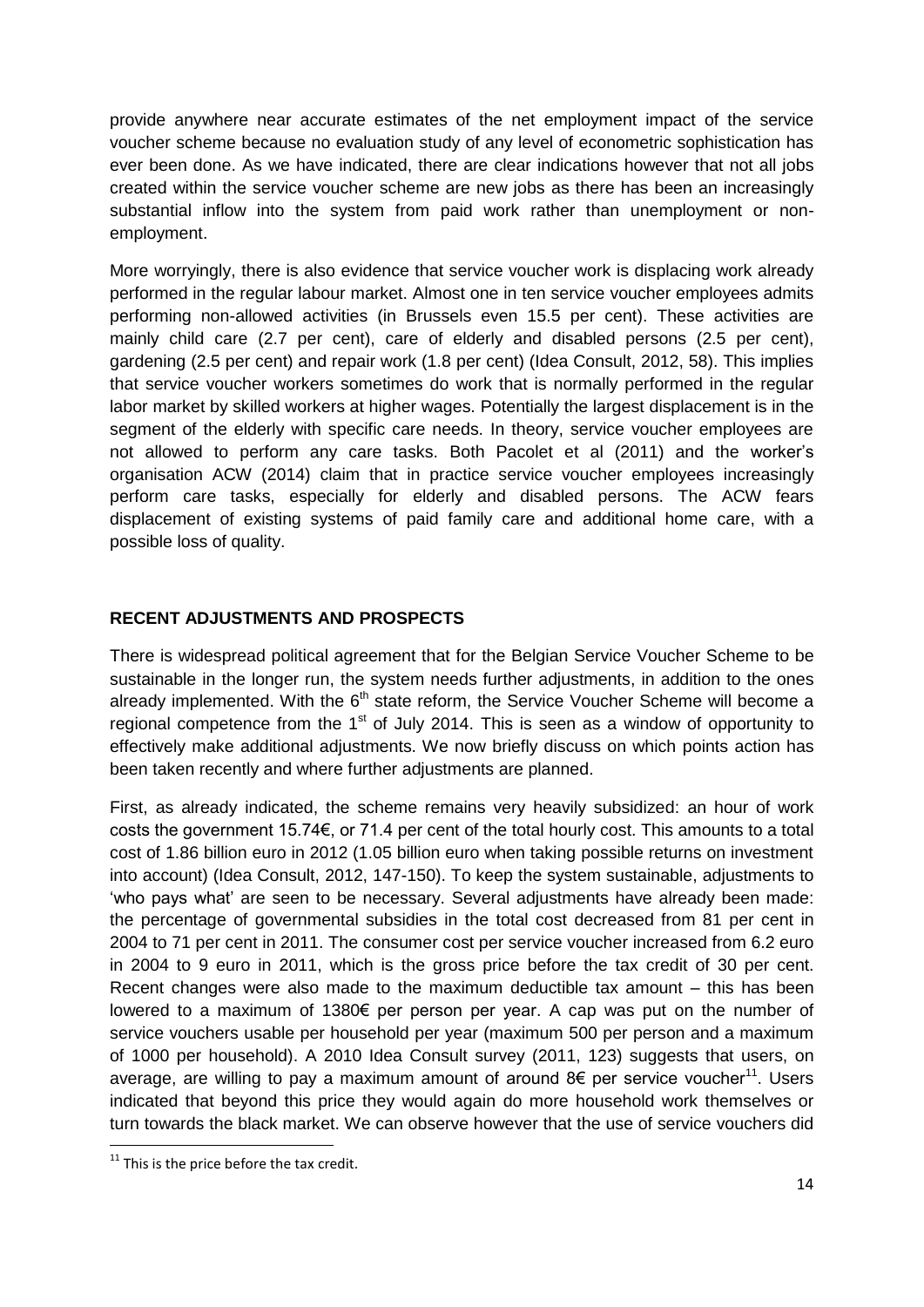not diminish when the price went up to 9€ per service voucher, although the growth of the system has stalled. One of the options to lower the subsidy cost for the government is to further increase the user price. Another option is to abolish the 30 per cent tax credit, so that the real user cost is 9€ per service voucher and not 6.3€. The user cost could also be made dependent on household income. In 2009, the then federal minister of work Milquet proposed to introduce the social service voucher, so that families with a low income could buy the service voucher at a lower cost (around 4€). However, this social service voucher was never implemented (FOD WASO, 2014). A final option is to reduce the subsidies provided to employers. Idea Consult research however suggests that the profit margin is already very limited. The average amount of for-profit per service voucher for employers diminished from 3.4€ in 2006 to 0.3€ in 2012. The main reason is the growing wage cost. Bel-first data<sup>12</sup> indicate that the average total employer cost for one hour of service voucher work was equal to 22.2€ in 2012, higher than the direct subsidy received from the government (22.04€). Only by charging extra costs to users and by making use of wage subsidies, are service voucher companies said to be able to make a small profit of on average 0.3€ per service voucher (Idea Consult, 2013: 86-94). Research (PWC, 2006; Idea Consult, 2013; Pacolet et al, 2010) shows that mainly the non-profit service voucher companies expect problems if employer subsidies were lowered. An even stronger role for the for profit companies might further jeopardize the initial objective of the system as an employment scheme for people with fewer chances in the regular labour market.

A second point that is seen to require attention is the growing influx into the scheme of people from regular jobs or from short unemployment spells. In 2012, federal minister of work De Coninck introduced a new rule requiring that 60 per cent of new entrants into the system either have to be long term unemployed or living on social assistance (RVA, 2014). If employers do not fulfill these criteria they risk a fine or even (theoretically) suspension of their permission to operate as a service voucher company. During the last three months of 2012, only 40 per cent of the new entrants had been either long term unemployed or living on social assistance. Non-profit organizations were able to reach the 60 per cent target, forprofit companies only reached 36 per cent (Idea Consult, 2013, 42-43). In 2012, employers not complying to the 60 per cent rule only received an administrative caution. The new federal government, in place since 2014, has abolished this rule.

A third focus of attention at present is entrapment in the system. In 2011, less than five per cent of all service voucher employees made the move to regular employment. Training and education are seen as key to boosting mobility from the system. For that reason, since 2012, an extra element has been added to the collective labor agreement between service voucher employers and employees, namely that every full time working employee must receive at least 11 hours of schooling per year (Sectoraal Vormingsfonds Dienstencheques, 2014)<sup>13</sup>.

Finally, policy makers are looking with some concern at the use of service vouchers by elderly with specific care needs. As mentioned before, there is a fear that service voucher employees are taking over more and more care tasks. By doing so, they risk displacing existing systems like both formal paid family care and additional home care, with a possible

**.** 

 $12$  All Belgian Companies are required to provide publicly available information about their accounts.

<sup>&</sup>lt;sup>13</sup> If the employee works 80 per cent of a full time employment, she will receive minimum  $11*0.8 = 8.8$  hours of schooling per year.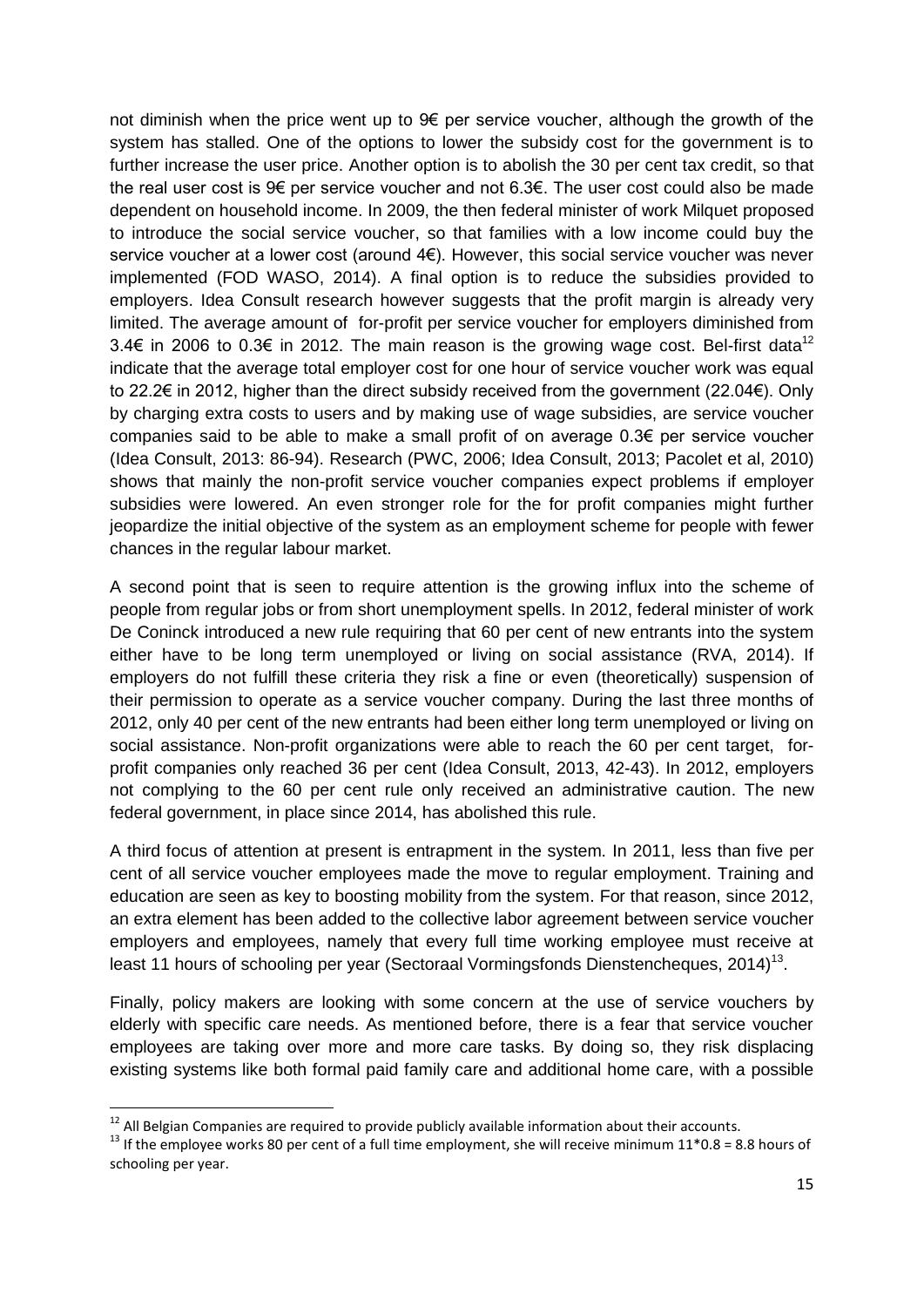loss of quality (the service voucher employees only receive basic training and are not qualified to perform these care tasks). Pacolet et al (2011) argues that one option is to fully orientate the service voucher system towards the group of elderly with specific care needs. If and when doing so, it is deemed necessary that service voucher employees receive appropriate training. Even without orienting the service voucher system towards the elderly, the Christian worker's organisation ACW (2014) argues that it is necessary to achieve more consistency between the federal competence of work and the regional competence of wellbeing<sup>14</sup>. In that sense the service voucher scheme risks becoming an issue in politically sensitive discussions about state reform and further devolution of competencies towards the regions.

# **CONCLUSION**

**.** 

The Belgian Service Voucher Scheme has been remarkably successful in terms of relative expansion and size. This is perhaps not surprising in view of the fact that is one of the most heavily subsidized schemes of its kind. Around 70 per cent of the cost of the domestic services provided under the scheme to private consumers is subsidized.

The scheme emerged as a response to worries about post-industrial labour markets, sluggish employment growth, Belgium's continued entrapment in 'welfare without work' and the perceived need for better public policies in support of the work-life balance.

The growth of the number of people formally employed under the scheme has been impressive, in absolute and relative terms. Politicians like to throw around the numbers for obvious reasons. Some have even hailed it as the most successful job creation scheme ever implemented. Yet gross employment growth does not equal net growth, as deadweight, substitution and displacement effects need to be accounted for. No evaluation study of any degree of econometric sophistication has ever been attempted so we do not have net employment estimates. However, all indications are that the net employment effect is likely to be far lower than the gross numbers suggest, especially due to deadweight and substitution effects. Recent figures show that much of the influx into the scheme has come from people already in regular employment. While initially the scheme did recruit to a significant extent among the ranks of the unemployed and the (formally) non-employed, the scheme became increasingly attractive to people already in work. There has also been an increased influx of people coming in from elsewhere in Europe to work in the scheme.

Compared to many other jobs held by people with few marketable skills, service voucher jobs are relatively attractive since they usually offer regular hours on weekdays. By contrast, for less qualified people employed in retail, restaurants etc. non-standard, irregular hours are quite common. Service voucher workers working in people's residences usually have reasonably high levels of autonomy and control. The sector is relatively well regulated and there appear to be fewer instances of late payment or other infringements. Service voucher workers themselves appear to be relatively satisfied with their work conditions.

 $14$  Social security remains by and large a competence of the federal government while welfare and labour market policy is a regional competence.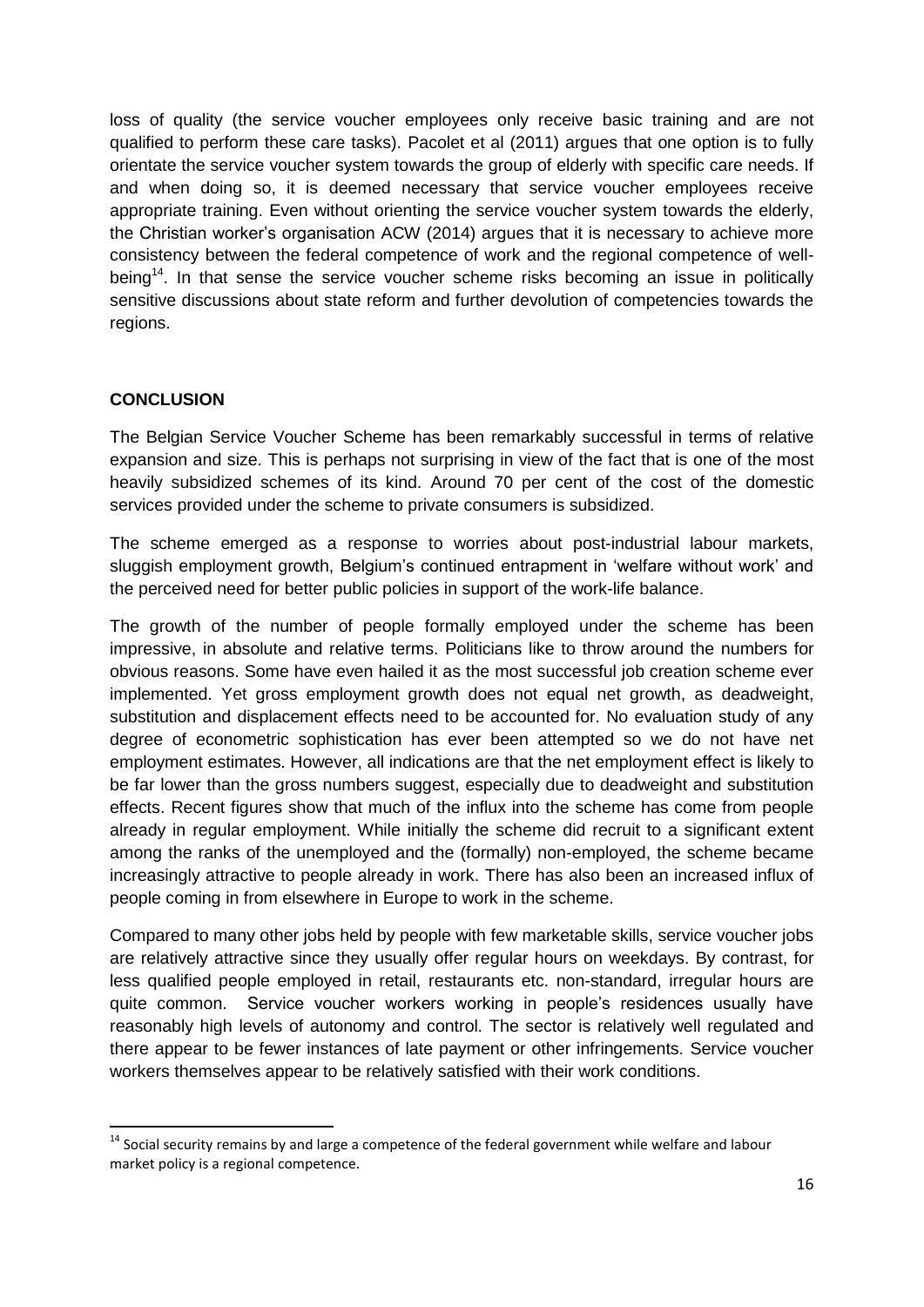But the key issue here is whether it is good public policy to draw people away from nonsubsidized jobs towards jobs in a sheltered, heavily state subsidized sector. This is not just a matter of effectiveness in the use of public resources, it is also a matter of equity vis-à-vis workers and employers in the non-subsidized service sectors. A further complication here is that there is some evidence of displacement of regular qualified workers in areas such as child and elderly care by less qualified but cheaper service voucher workers.

Another major objective of the scheme is to help people combine work and care. The idea is that the scheme thus supports the potentially most productive and creative segments of the work force, possibly yielding wider benefits in terms of economic growth and taxable revenue. Since service vouchers can be used for such activities as cleaning and ironing, consumers are partially freed some such daily chores. This opens up more time for leisure and child care, and a possible effect is also that workers are able to put in more paid hours than they would otherwise. Yet there is little direct evidence that this is the case. In one survey a small percentage of users state that thanks to the scheme they put in more working hours than would otherwise be the case. The largest gain, however, seems to be in terms of leisure and care time.

With more than three quarters of the consumers having obtained higher education degrees, the scheme appears to amount for the most part to a leisure time subsidy to people relatively high up in the income distribution. In that sense it is a textbook example of a Matthew effect in social policy: a scheme purportedly designed to help the poor effectively catering to the middle class, and even the more affluent parts of the middle class in this particular case. It is also a classic case of a scheme that has become subject to median voter political capture: politicians are very hesitant to modify let alone abolish the scheme because it is so immensely popular among the middle class segments that mainstream politicians compete for most intensely.

In short, the principal winners are the mostly relatively affluent consumers who thanks to the scheme are able to outsource domestic chores at a bargain price, getting in return more trustworthy, more reliable and better quality services than is possibly obtainable in the grey or irregular market. The scheme thus overcomes problems of trust and reliability inherent to one-on-one provisions in the irregular market, which arguably constitutes a large premium value (De Ruijter and Van der Lippe, 2009; Raz-Yurovich, 2014).

The scheme can also be seen as a case in point of state initiated and effectively subsidized dualisation, as is argued in Carbonnier and Morel (forthcoming). While the scheme was envisaged as an employment scheme that would offer low skilled people with few marketable qualifications a stepping stone onto the regular labour market, exactly the reverse is happening. The scheme is increasingly drawing away people from regular jobs. There is also clear evidence of deepening entrapment in service voucher work. This is not surprising in view of the relatively high levels of reported job satisfaction. Still it remains a reality that relatively isolated work in people's homes does not offer much prospect of upward mobility and full integration in the regular labour market. The work, while perhaps not of the worst kind compared to other low skill jobs, is monotonous and offers little potential for skill enrichment, especially since few workers take up the training opportunities theoretically open to them. The scheme can thus be considered as effectively promoting and reinforcing a societal structure increasingly marked by a clear demarcation between a thriving segment of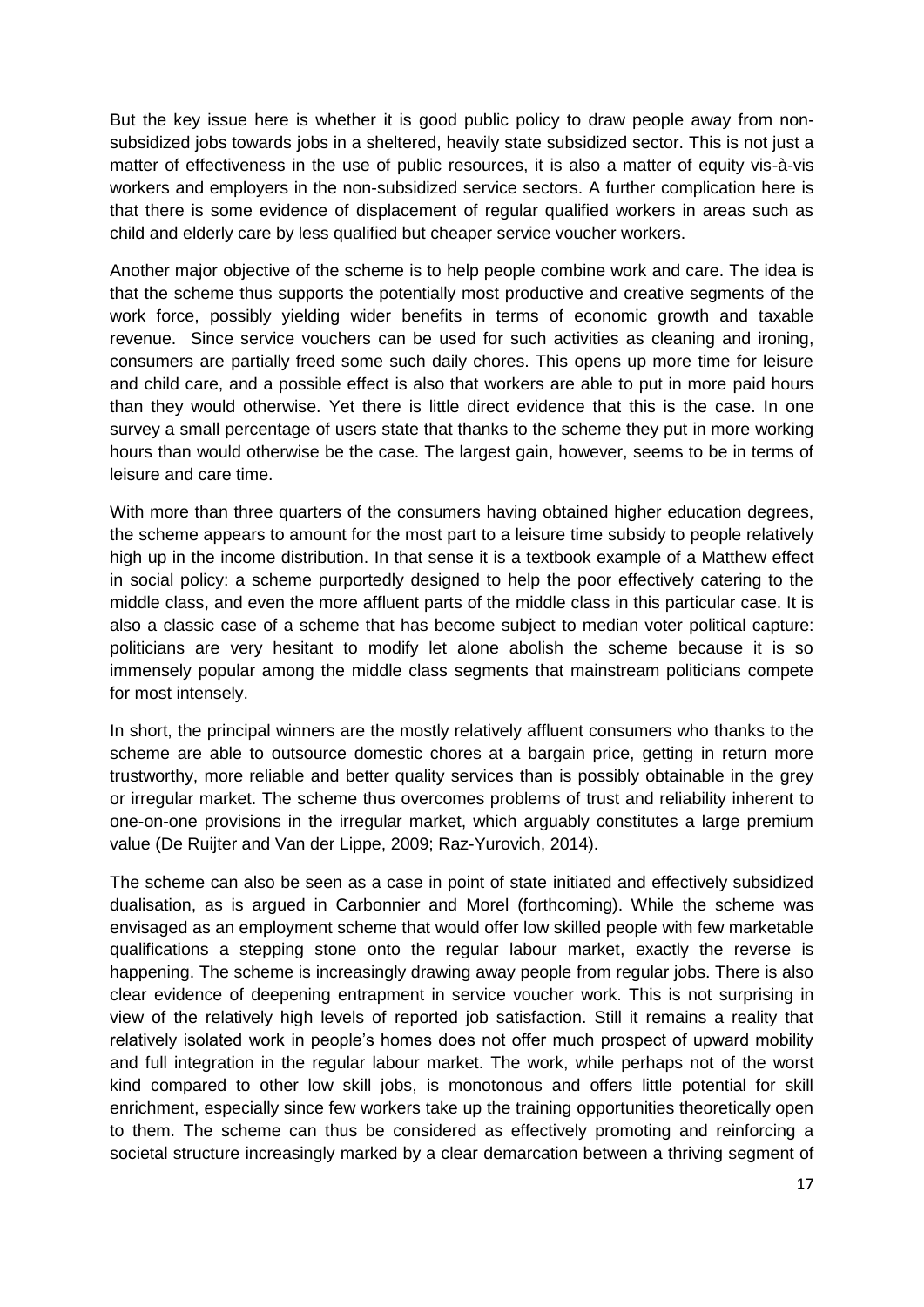highly skilled workers on the one hand and a plodding segment of less skilled workers effectively relegated to a supporting role.

## **BIBLIOGRAPHY**

Belgian Court of Audit (2009). *Dienstencheques. Kostprijs en beheer.* Verslag van het Rekenhof aan de Kamer van Volksvertegenwoordigers, Brussel.

Bogaerts, K. & Marx, I. & Vandelannoote, D. & Van Mechelen, N. (2010). *Activering bij werkloosheid en recht op maatschappelijke integratie.* Onderzoeksrapport in opdracht van de Federale Overheidsdienst Werkgelegenheid, Arbeid en Sociaal Overleg.

Carbonnier, C and N. Morel (eds.) The political economy of household services in Europe. Palgrave-Macmillan, Basing-stoke, UK.

De Deken, J. (2011) in Clasen, J. & Clegg, D. (eds). *Regulating the risk of unemployment. National adaptations to post-industrial labour markets in Europe.* Oxford University Press. Oxford.

Defourny, J. & Henry, A. & Nassaut, S. & Nyssens, M. (2009). *Les titres-services: quelle qualité d'emploi et d'organisation du service?* Regards Economiques, numéro 69, Institut de Recherches Economiques et Sociales de l'Université Catholique de Louvain (IRES).

De Ruijter, E., Van der Lippe (2009), Getting outside help: how trust problems explain household differences in domestic outsourcing in the Netherlands, *Journal of Family Issues*, 30(1): 3-27

Esping-Andersen, G. & Gallie, D. & Hemerijck, A. & Myles, J. *A new welfare architecture for Europe.* Revue Belge de Securité Sociale, 3: 431-440.

Hemerijck, A. and I. Marx (2012), Recalibrating Continental Welfare in Belgium and the Netherlands, in Palier, B. (ed.), The Politics of Reform in Continental Welfare Systems. Amsterdam University Press/ Chicago University Press

Idea Consult (2005). Gevers, A. & Van Pelt, A. & Peeters, A. *Evaluatie van het stelsel van de dienstencheques voor buurtdiensten en –banen. Eindrapport.* In opdracht van Federale Overheidsdienst Werkgelegenheid, Arbeid en Sociaal Overleg en de Algemene Directie Werkgelegenheid en Arbeidsmarkt en uitgevoerd door Idea Consult, Brussel.

Idea Consult (2006). Peeters, A. & Gevers, A. & Sanders, D. *Evaluatie van het stelsel van de dienstencheques voor buurtdiensten en –banen 2005. Eindrapport.* In opdracht van Federale Overheidsdienst Werkgelegenheid, Arbeid en Sociaal Overleg en de Algemene Directie Werkgelegenheid en Arbeidsmarkt en uitgevoerd door Idea Consult, Brussel.

Idea Consult (2007). Peeters, A. & Van Pelt, A. & Sanders, D. *Evaluatie van het stelsel van de dienstencheques voor buurtdiensten en –banen 2006. Eindrapport.* In opdracht van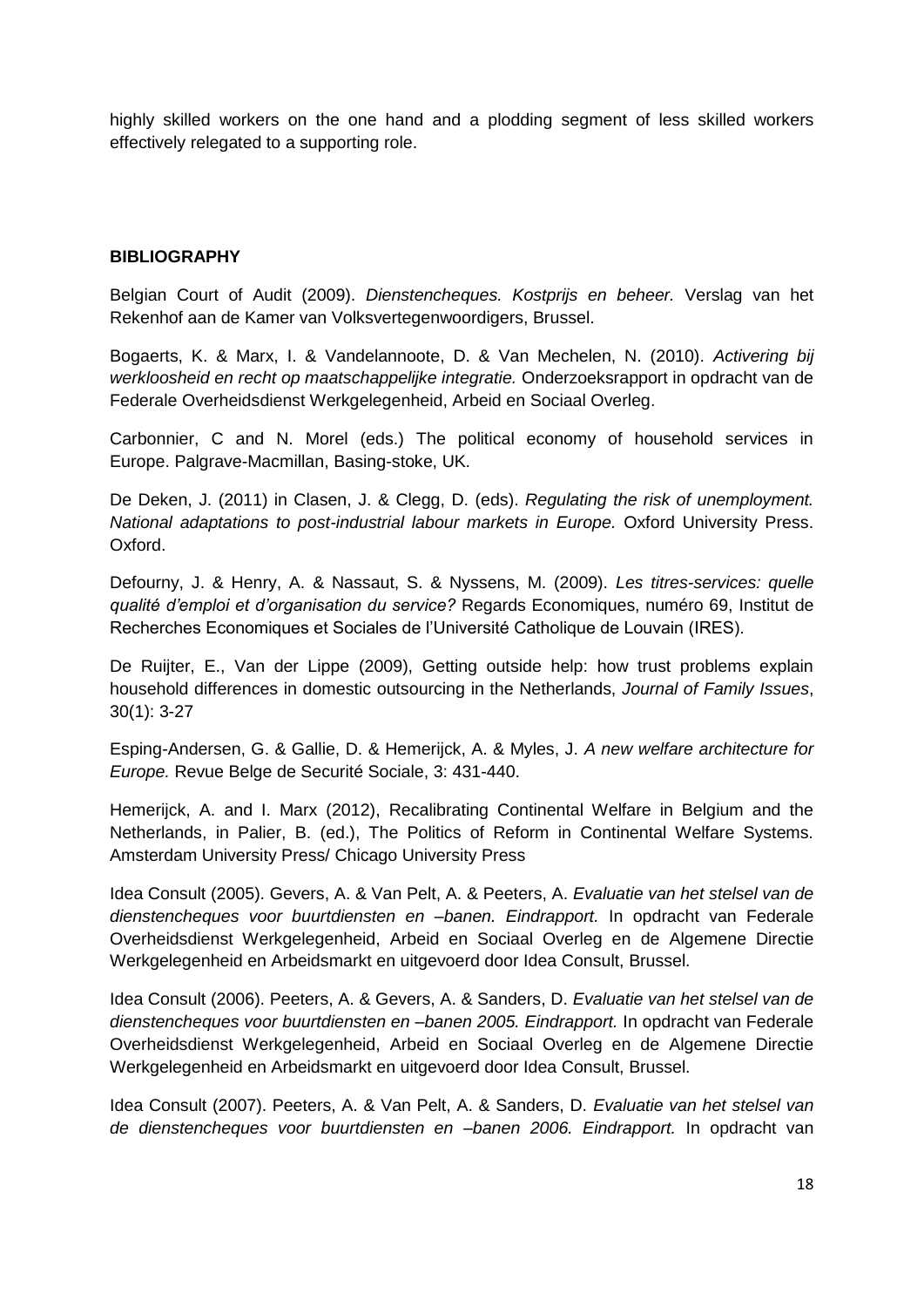Federale Overheidsdienst Werkgelegenheid, Arbeid en Sociaal Overleg en de Algemene Directie Werkgelegenheid en Arbeidsmarkt en uitgevoerd door Idea Consult, Brussel.

Idea Consult (2008). Peeters, A. & Van Pelt, A. & Valsamis, D. *Evaluatie van het stelsel van de dienstencheques voor buurtdiensten en –banen 2007. Eindrapport.* In opdracht van Federale Overheidsdienst Werkgelegenheid, Arbeid en Sociaal Overleg en de Algemene Directie Werkgelegenheid en Arbeidsmarkt en uitgevoerd door Idea Consult, Brussel.

Idea Consult (2009). Peeters, A. & Van Pelt, A. & Valsamis, D. *Evaluatie van het stelsel van de dienstencheques voor buurtdiensten en –banen 2008. Eindrapport.* In opdracht van Federale Overheidsdienst Werkgelegenheid, Arbeid en Sociaal Overleg, Directie van de integratie van werkzoekenden en uitgevoerd door Idea Consult, Brussel.

Idea Consult (2010). Devisscher, S. & Gerard, M. & Valsamis, D. & Van Pelt, A. *Evaluatie van het stelsel van de dienstencheques voor buurtdiensten en –banen 2009. Eindrapport.* In opdracht van Federale Overheidsdienst Werkgelegenheid, Arbeid en Sociaal Overleg, Directie van de integratie van werkzoekenden en uitgevoerd door Idea Consult, Brussel.

Idea Consult (2011). Gerard, M. & Valsamis, D. & Van der Beken, W. *Evaluatie van het stelsel van de dienstencheques voor buurtdiensten en –banen 2010. Eindrapport.* In opdracht van Federale Overheidsdienst Werkgelegenheid, Arbeid en Sociaal Overleg, Directie van de integratie van werkzoekenden en uitgevoerd door Idea Consult, Brussel.

Idea Consult, (2012). Gerard, M. & Neyens, I. & Valsamis, D. *Evaluatie van het stelsel van de dienstencheques voor buurtdiensten en –banen 2011. Eindrapport.* In opdracht van Federale Overheidsdienst Werkgelegenheid, Arbeid en Sociaal Overleg, Directie van de integratie van werkzoekenden en uitgevoerd door Idea Consult, Brussel.

Idea Consult (2013). Gerard, M. & Romainville J-F. & Valsamis, D. *Evaluatie van het stelsel van de dienstencheques voor buurtdiensten en –banen 2012. Eindrapport.* In opdracht van Federale Overheidsdienst Werkgelegenheid, Arbeid en Sociaal Overleg, Directie van de integratie van werkzoekenden en uitgevoerd door Idea Consult, Brussel.

Haigner, S. & Jenewein, S. & Schneider, F. & Wakolbinger, F. (2010). *Acceptance and perceived prevalence of the Belgium service voucher system.* Gesellschaft für Angewandte Wirtschaftsforschung mbH, Innsbruck.

Homburg, G. & Renooy, P. (2007). *Witte werksters en dienstencheques.* ESB, juni 2007, pg. 375-377.

Marx, I. (2001), "Job subsidies and cuts in employers' social security contributions: The verdict of empirical evaluation studies", in International Labour Review, 140 (1): 69-85

Marx, I., Marchal, S. and B. Nolan (2013), 'Minimum income protection for workers', in Marx, I., Nelson, K. eds. (2012), Minimum Income Protection in Flux, Palgrave Macmillan

Morel, N., Palier, B. and Palme, J. (eds.), (2012). *Towards a social investment welfare state? Ideas, policies and challenges*. Bristol: Policy Press.